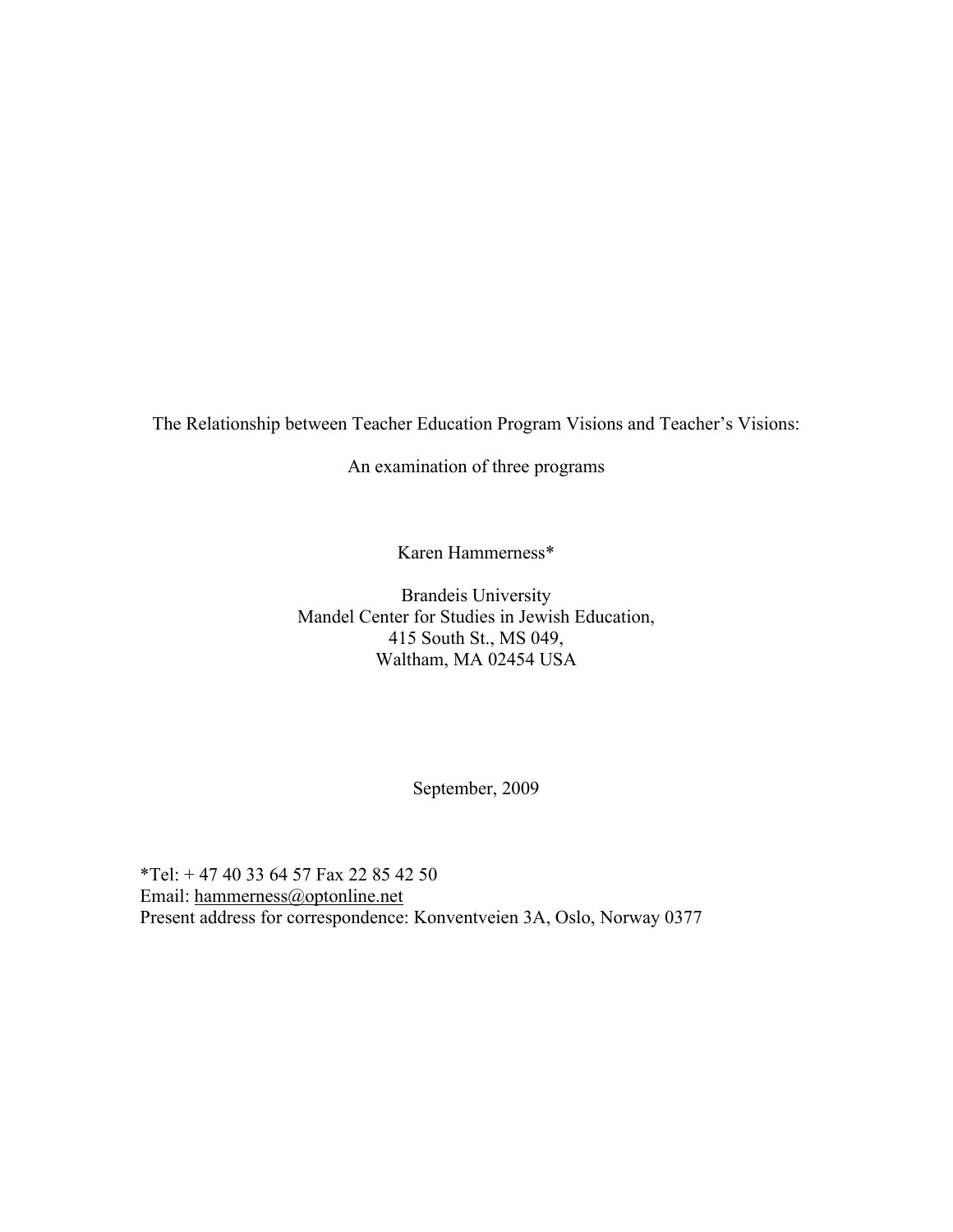### 1. Introduction

Prominent teacher educators have argued that an important part of a strong teacher preparation program is a clearly articulated, shared vision of teaching and learning (Darling-Hammond et al., 2005a, Darling-Hammond et al, 2005b). Case studies of exemplary teacher education programs (Darling-Hammond, 1999; 2006) have found that the programs were built around a common vision of good teaching. Other research suggests that such a vision contributes to program coherence (Author, 2004; Tatto, 1996). A program built around a shared vision promotes clinical work and coursework that reinforce and reflect images of good teaching. In turn, conceptions of good teaching are embodied in a concrete vision which can promote understanding of good teaching and learning among a community of faculty, teachers and teacher candidates.

A growing body of writing and research has shed increasing light upon the role of vision in teacher's development (Darling-Hammond, et al., 2005b; Duffy, 1998, 2002; Author, 2001, 2003, 2006; 2008; Kennedy, 2006; McElhone et al., 2008; Feiman-Nemser, 2001; Shulman & Shulman, 2004; Turner, 2006, 2007; Zumwalt, 1989). My research found that teachers' visions are images of ideal classroom practice that represent a kind of "reach" for them (Author, 2006). Teachers' visions are images of good practice, which guide choices about curriculum and students, motivate and inspire teachers, and direct reflection on practice. Teachers use vision as not only a guide for the future and a motivating image of the possible, but also a means of looking *back* and reflecting upon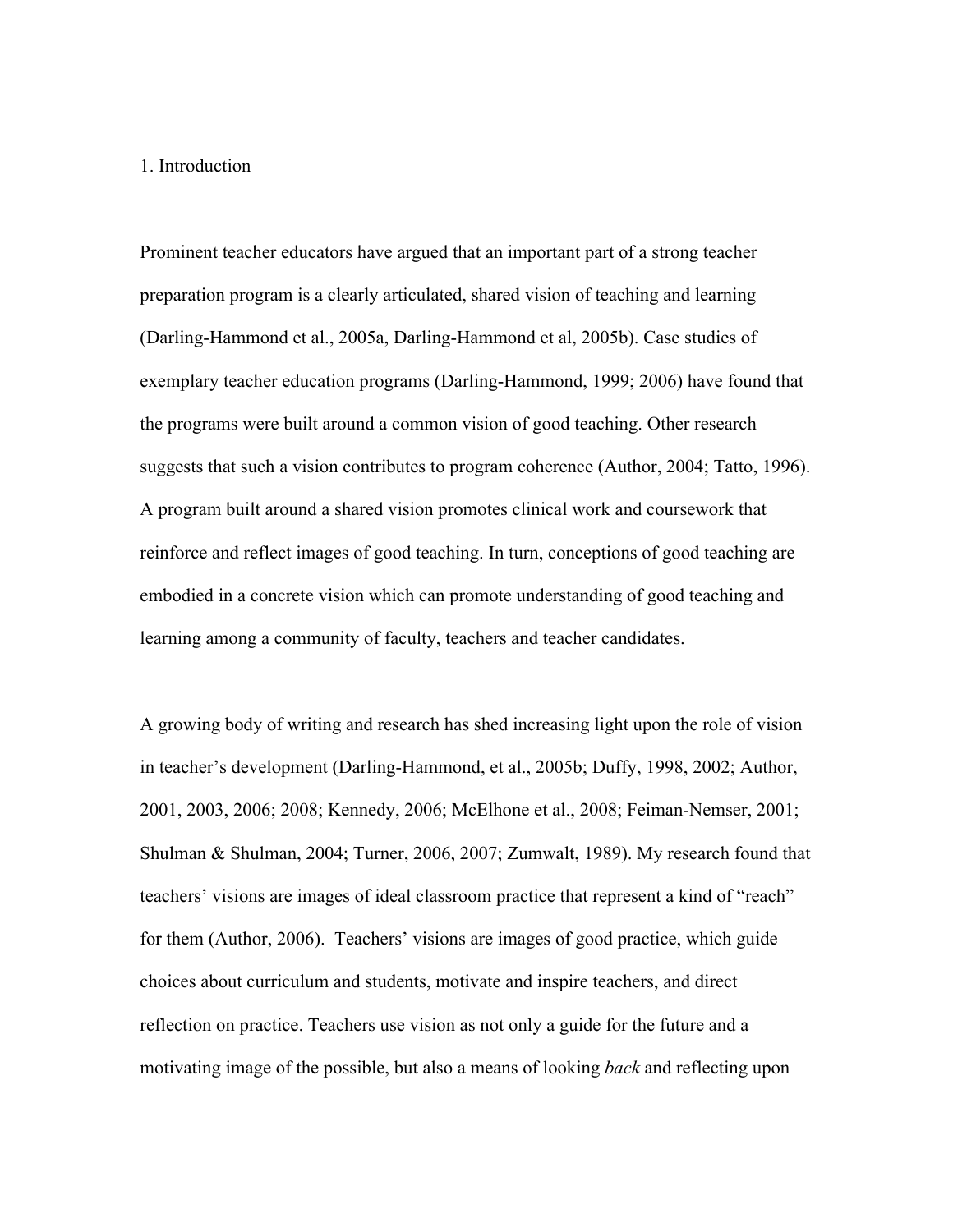past work and purposes. My research also identified three features of teachers' vision the clarity, range and distance from reality—which were related to teacher's identities and sense of success in their work. For example, with a vision that represents a "reach" but also is within the realm of possibility, teachers can measure progress and experience successes in light of their visions. Yet with a vision that is overly distant or perhaps too broad or ambitious in its range, teachers may struggle—they may not experience enough progress to feel successful.

Yet while attention to teacher's visions has grown, researchers have not yet examined the nature of program visions in teacher education. We do not have empirical research regarding the nature of program visions (the content, the level of specificity, nor the clarity, range and distance), the different types of visions that might inform different kinds of programs, nor the ways in which visions may (or may not) be reflected in the programs. Furthermore, while it seems likely that novice teachers' visions could have some relationship to the visions of their programs, we know little about how program visions interact with the visions and goals of individual teacher candidates.

A larger qualitative study in which I participate, the "Choosing to Teach" project, provided a unique opportunity to examine these questions. Our research project has been examining the ways in which teacher education programs, school contexts and identity formation processes shape new teachers' identity, practice and career commitments through a study of three programs --Day School Leadership Through Teaching (DeLeT), University Teacher Education Program (UTEP), and Alliance for Catholic Education (ACE) -- that aim to prepare teachers for specific contexts. We call them "context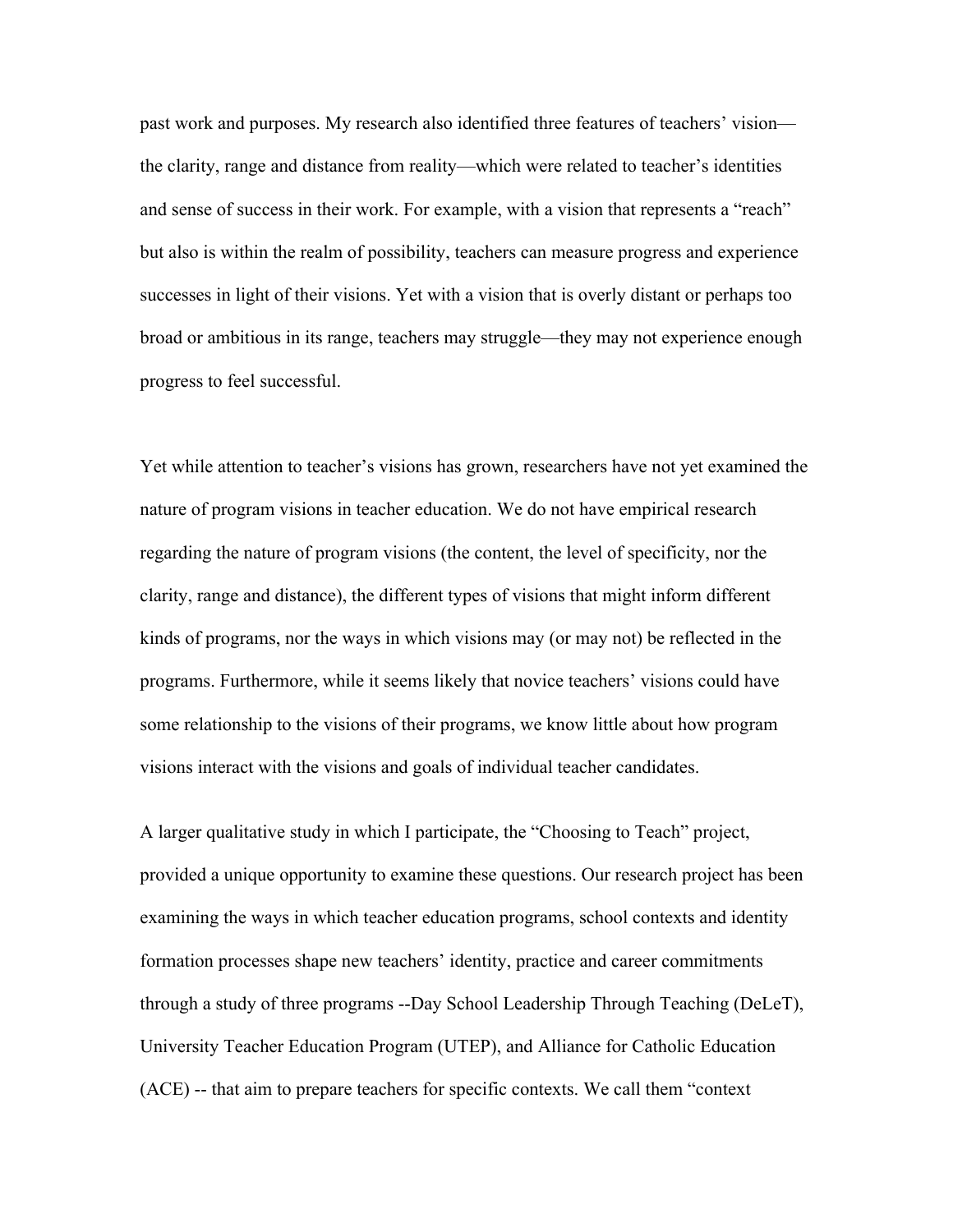specific" teacher education programs. These three programs are designed around a particular type of schools (urban –public, urban – Catholic, and Jewish) with a focus on particular (not generic) students. Because of the focus of purpose of these three programs, I felt they would be possible sites to examine the nature and impact of program vision, and the relationship between program vision and individual teaching visions.

To that end, I examined our data in order to answer three research questions; 1) What is the nature of the program vision in these teacher education programs?, 2) What is the nature of teachers' opportunities to learn about these visions in these programs? And; 3) To what degree are these program visions aligned with the visions of their graduates?

### 2. Methods

I used both interview and program data from our larger study to answer these research questions. We conducted semi-structured, open-ended interviews with 30 randomly selected new teachers drawn equally from the three programs. Participants were first or second year teachers. The interview protocol included, among other things, questions about teachers' goals and purposes for teaching, images of an ideal classroom, the practices that reflected their visions, as well as their future plans. In addition, we conducted a semi-structured interview with the three program directors to learn about the program vision, the perception of their programs and teachers, and focus groups with faculty members from the three programs to further investigate the nature of program visions as shared by the faculty. All interviews were tape-recorded and transcribed (see Appendix A, B and C, for copies of protocols). We also collected documents describing programs' curriculum and purposes.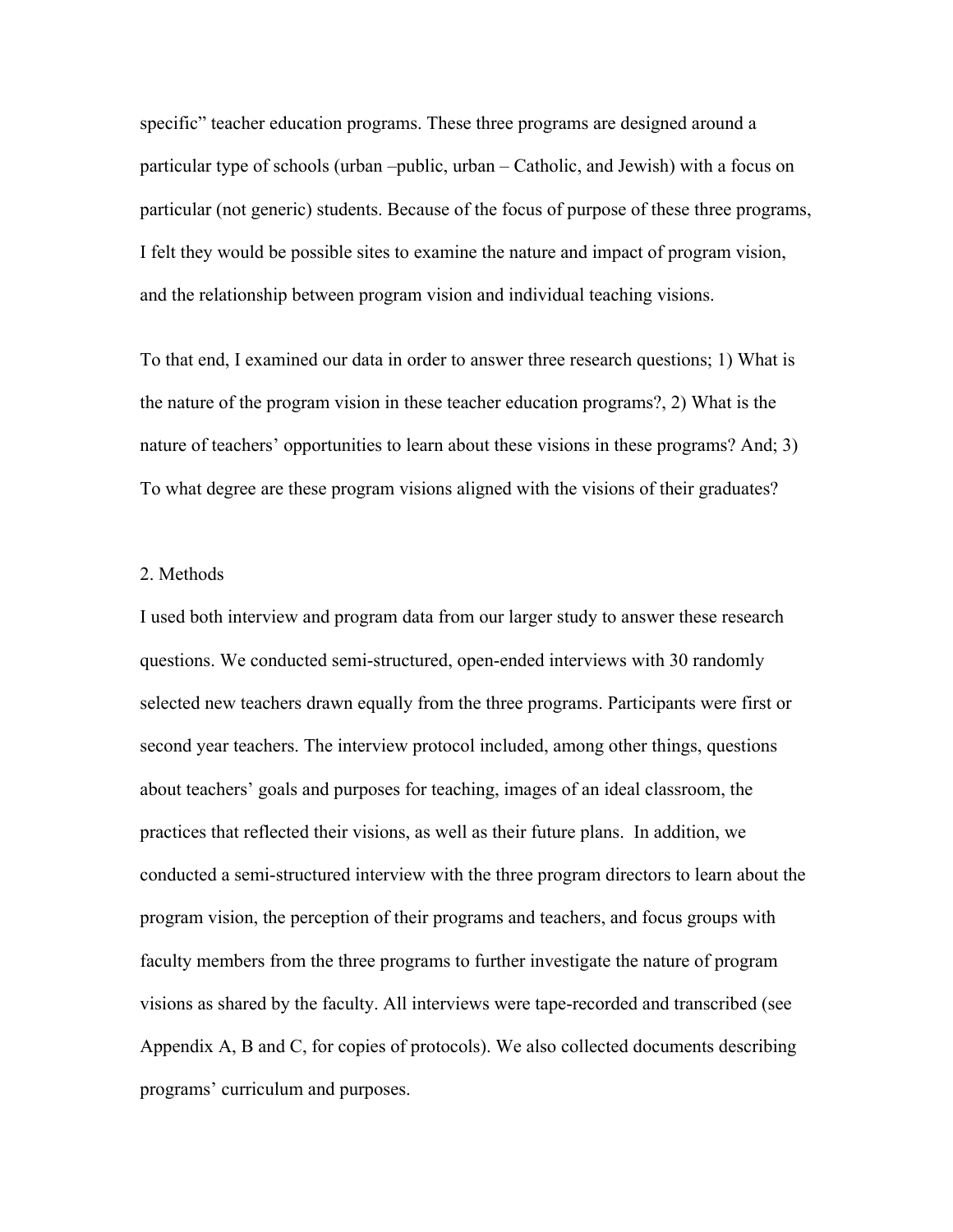First, in order to identify the program vision, I analyzed our interviews with program directors, focus groups, and reviewed program materials (program websites, program documents, courses of study and syllabi) searching for statements about the purposes of teachers and teaching, and statements about the program's intended role in the community which it served. In order to identify opportunities to learn in the program, I identified key distinctive features of the program vision and then looked at program syllabi for opportunities to learn about these aspects of the vision. In order to identify and analyze teachers' visions, I coded data from all 30 interviews using ATLASti, for discussions regarding ideal images of teaching, teaching practice as it related to vision, and plans for the future. I also coded data for any discussion of the distance of teachers' visions as they perceived it.

Next, in order to examine the degree of alignment (if any) between program visions and teachers' visions, I looked for key features of program visions in teachers' discussions. I looked in particular for consistencies between program and individual visions; as well as for any absences or gaps. Finally, I looked at the impact of the alignment upon these individuals' developing identities as teachers by examining their discussions of their future plans and their conceptions of themselves as teaching professionals.

### 3. Findings

*3.1 The nature of program vision*. A review of program data and interviews with program directors and faculty suggest three key findings. First, these three programs did have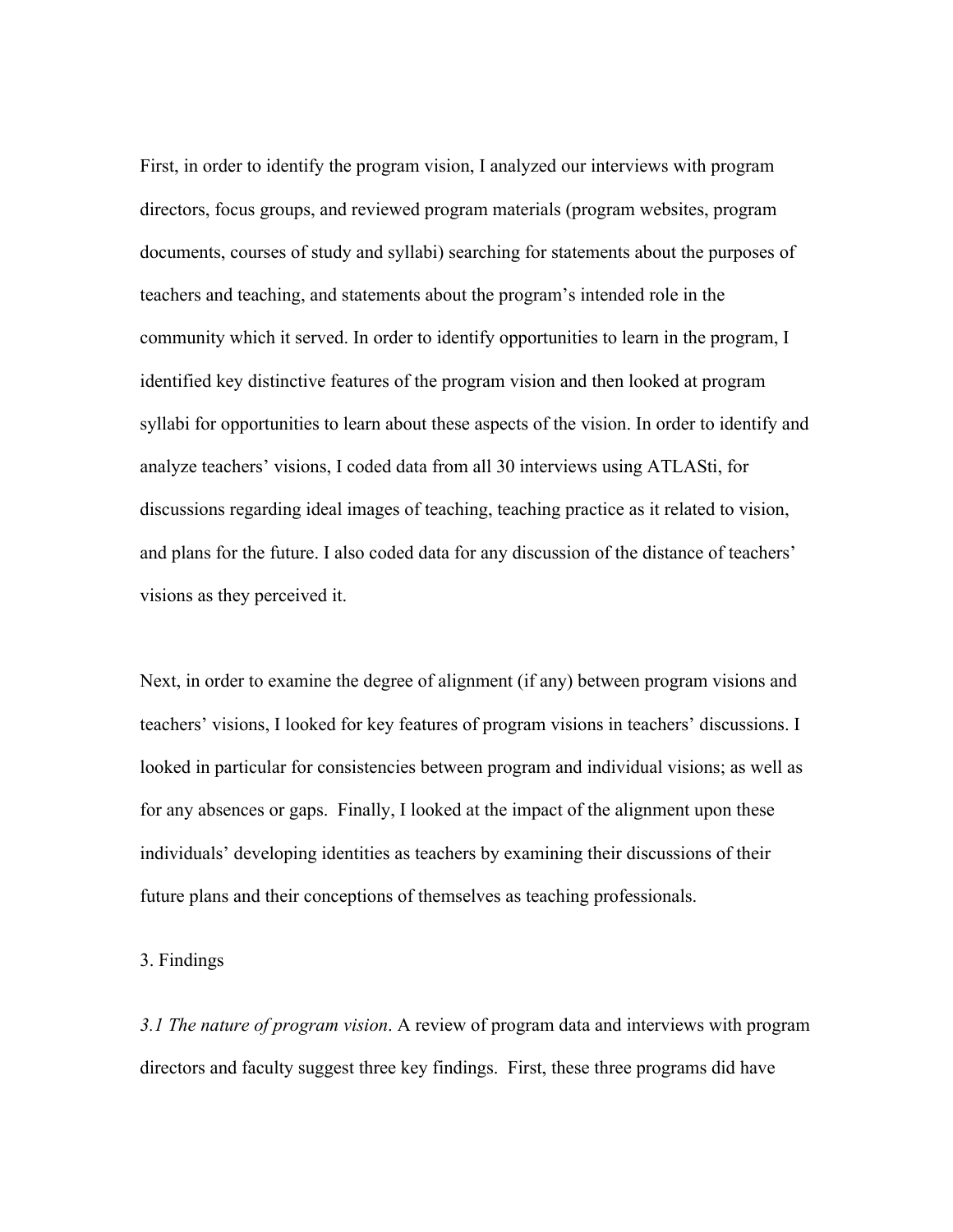distinct visions. Reviews of program documents suggested that each program had a clearly defined sense of purpose that was articulated in different materials, that was consistent across documents, and that could easily be identified. Indeed, the continual presence of such statements suggested that for these programs, vision was not something that had been developed simply for the purposes of accreditation, but rather, served as a key motivating force in the program. Interviews with faculty also revealed a strong sense of purpose across program members, and a shared understanding of the program vision.

Second, the program data reflected three quite different kinds of visions motivating these three programs:

- a **vision of service** that conceives of teaching as only one of many opportunities to "give back" or contribute to society,
- a **vision of social justice** that conceives of teaching as a direct means of addressing social inequities; and
- a **vision of practice** that focuses upon teaching as a profession that has a knowledge base and set of practices that can be learned and developed over time.

Finally, the data suggested that the programs emphasized either one type or a mix of these visions to a greater or lesser extent (see Table 1). For each the emphasis was distinctive, and seemed to have a consistent relationship with the visions, career plans and developing identities of their graduates.

INSERT TABLE 1 ABOUT HERE

### 3.1.1 Alliance for Catholic Education (ACE)

3.1.1.a. *Vision*. The program vision of Alliance for Catholic Education (ACE) focuses clearly upon teaching as service. The program director emphasized that faculty want students to think about the program not exclusively as a "teacher formation" program but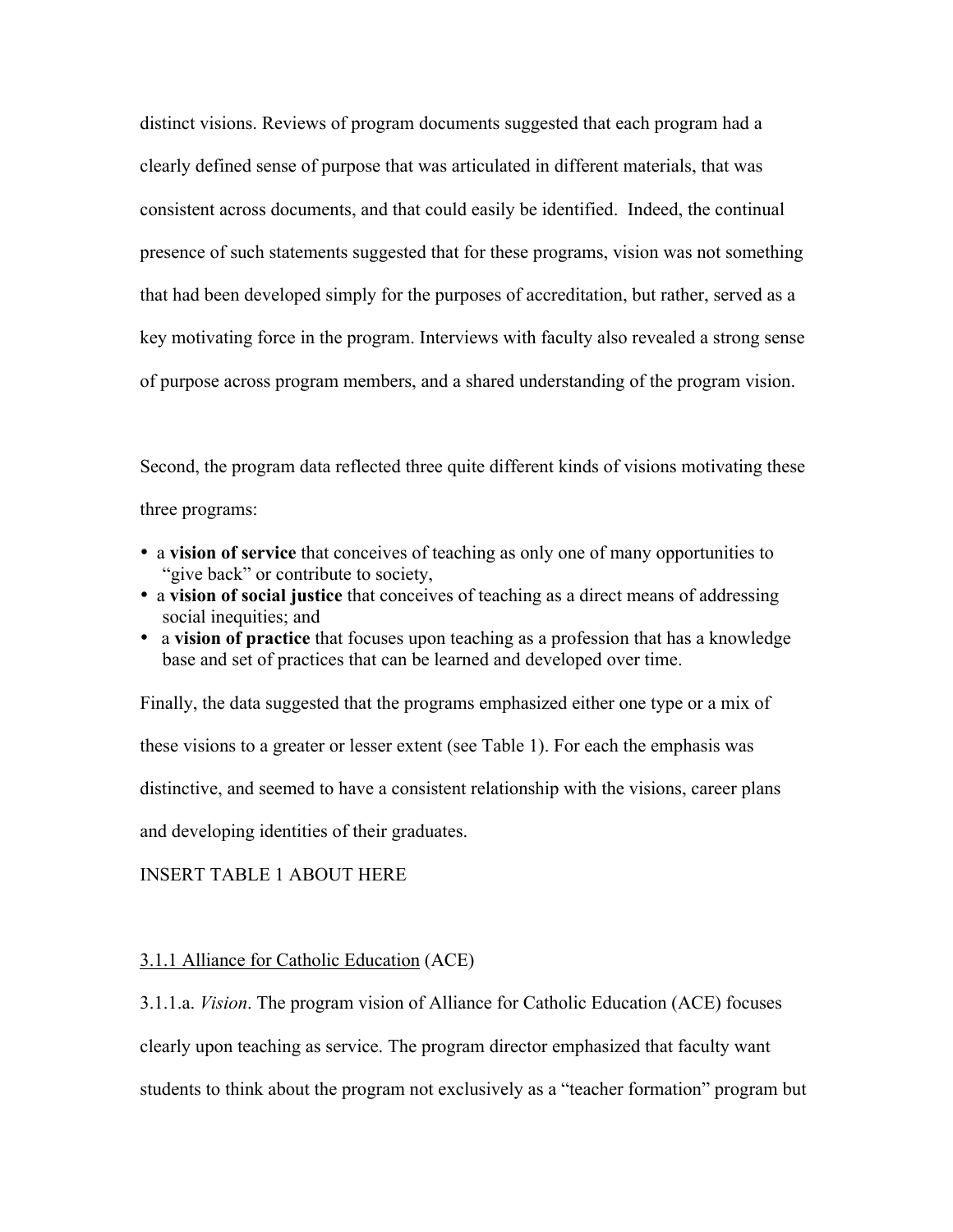more broadly as contributing to the Catholic community through education. ACE emphasizes teaching as an opportunity for young people to engage in service in Catholic communities, through teaching in under-resourced Catholic schools. As program materials explain, the program is designed to give teacher candidates the chance to make a "real difference in the lives of your students" through "teaching, community, and spirituality": "ACE teachers are motivated by a sense of service to others and a desire to work for the common good." ACE conceives of teaching as an important way to serve the Catholic community, in particular, to work with underserved populations. Furthermore, ACE promotes a vision of candidates developing a long-term commitment to the Catholic community with an understanding that students will either aim for eventual leadership in education or become advocates for Catholic education in other fields such as law or journalism.

This vision is guided by a conception of *who* the teacher is--in ACE, a good teacher serves as a moral and spiritual guide, modeled on Jesus as the archetypal teacher. Good teachers model ethical thinking and practice as good Catholics. According to the program director, the program vision also focuses upon a development of shared approaches to curriculum planning, so that students have a "common language" about planning and teaching. However, the focus of the program vision rests heavily upon who the teacher is as a person and the role they play in children's spiritual and ethical formation.

*3.1.1.b. Opportunities to Learn*. Analysis of the syllabi suggested that the opportunities to learn in the program were consistent with the program vision. Teachers had substantial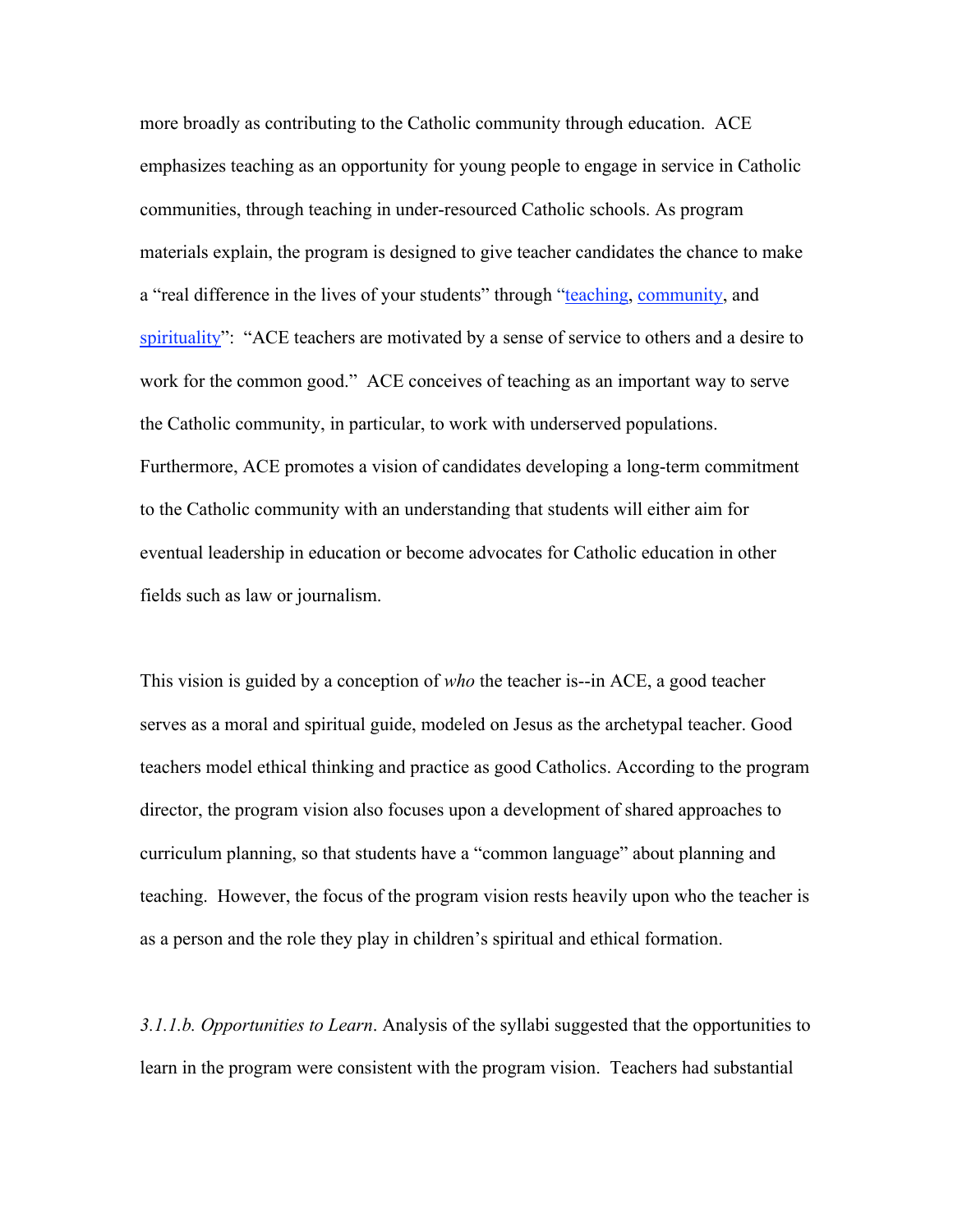opportunities to explore the concept of the teacher as moral agent and to reflect upon and pursue their own spiritual growth. They had a strand of courses and experiences in which they were supported in thinking about their development as Catholics and in thinking about their role in helping form and develop future Catholics. Almost every syllabi reviewed addressed the role of the teacher in a number of ways, suggesting that this topic received strong emphasis in the program.

However, there were fewer opportunities to think about the development of learning on the part of students. Even the course on child development focused heavily upon the role of the teacher. For instance, the first topic for a writing assignment in the course was "How is the teacher a moral agent in the classroom?"  $\frac{1}{1}$  The course syllabi noted that the purpose was to help students learn the importance of developmental theory and research for effective teaching as well as to integrate moral issues into classroom planning. Teacher education students are required to write three papers which included a summary of key empirical findings from the readings; a discussion of how the findings influence their pedagogy and teaching practice; and one the implications of for teachers' own professional development. While clearly there was some focus upon learners in this course, there were no assignments that required ACE teachers to follow a student throughout the course of a day, to write a case study about a student, to interview a student, or to use some of the pedagogical strategies that many teacher educators now use to help prospective teachers understand the perspectives and lives of children, middle schoolers or adolescents. On the other hand, these opportunities to learn are consistent

 $\frac{1}{1}$ <sup>1</sup> All ACE teachers (elementary, middle and high school) take this course on development and moral education.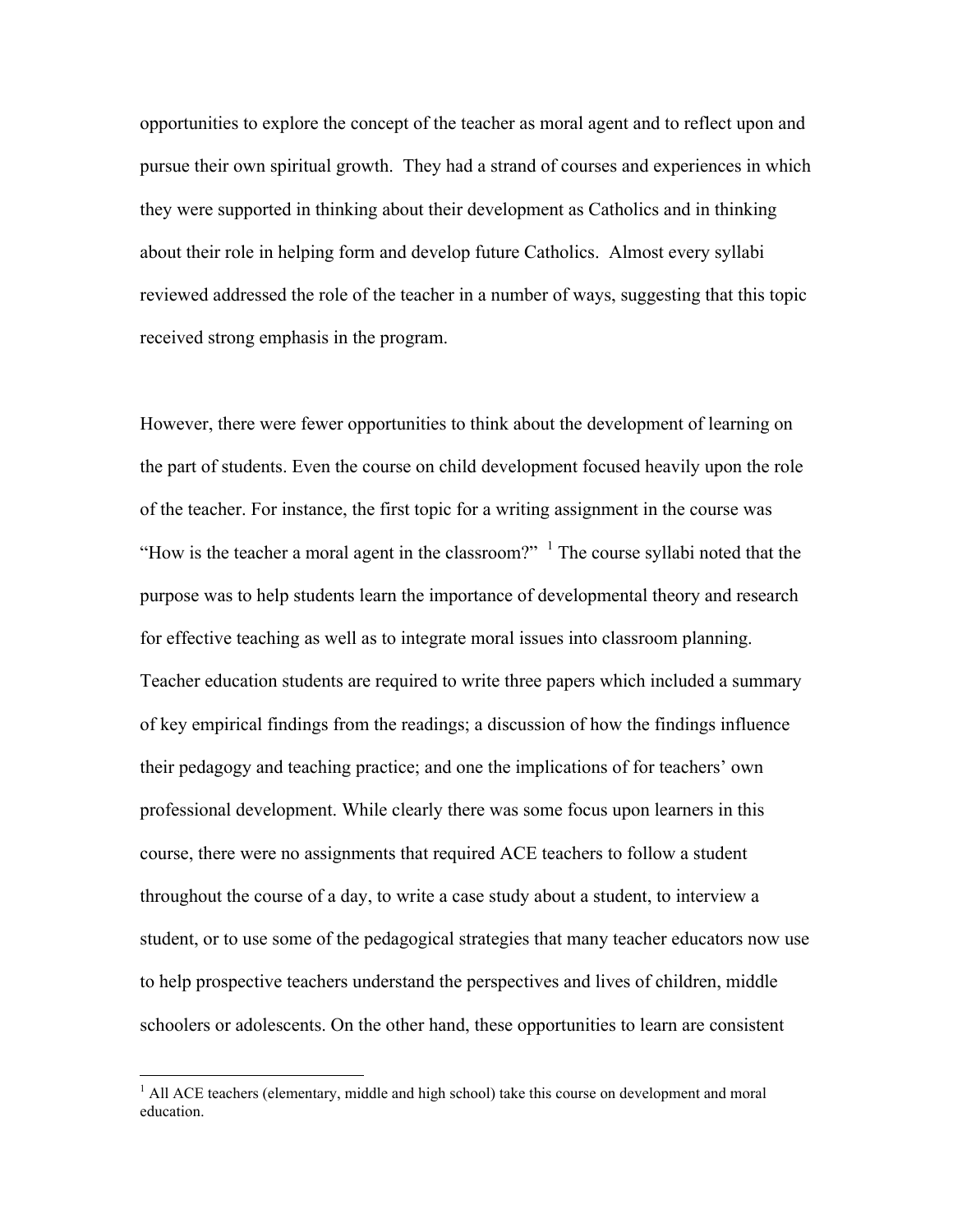with the vision of the program of teaching as service, which focuses squarely upon the role of the teacher and the opportunity for teachers to provide a service for their community.

#### 3.1.2. Day School Leadership Through Teaching (DeLeT)

*3.1.2.a. Vision*. Brandeis University's Day School Leadership Through Teaching Program (DeLeT) program focuses upon a vision of teaching as a practice that should improve student learning, as well as a vision of teaching as service to a the Jewish community. DeLeT, a relatively new program in existence since 2001, has been developed specifically in order to prepare new teachers of general and Judaic studies for the elementary grades in Jewish Day Schools According to program documents, DeLeT's mission is to help new teachers "build effective Jewish day schools" by "shaping the minds and touching the hearts of children." The program aims to teach teachers how to "help young people develop their Jewish identities and teach them the values and customs that give meaning to being Jewish." Ultimately, the DeLeT program is designed to help support students in Jewish Day Schools "form integrated identities as they study and experience their dual heritage and responsibilities as Americans and Jews" and also work towards the development of "teacher-leaders" who may ultimately play a role in the reform of Jewish Day Schools.

The DeLeT vision of good teaching sits within this context of developing teacher leaders for Jewish Day Schools. Program documents explain that content, students and inquiry sit at the center of good teaching. Good teaching is collaborative and wedded to content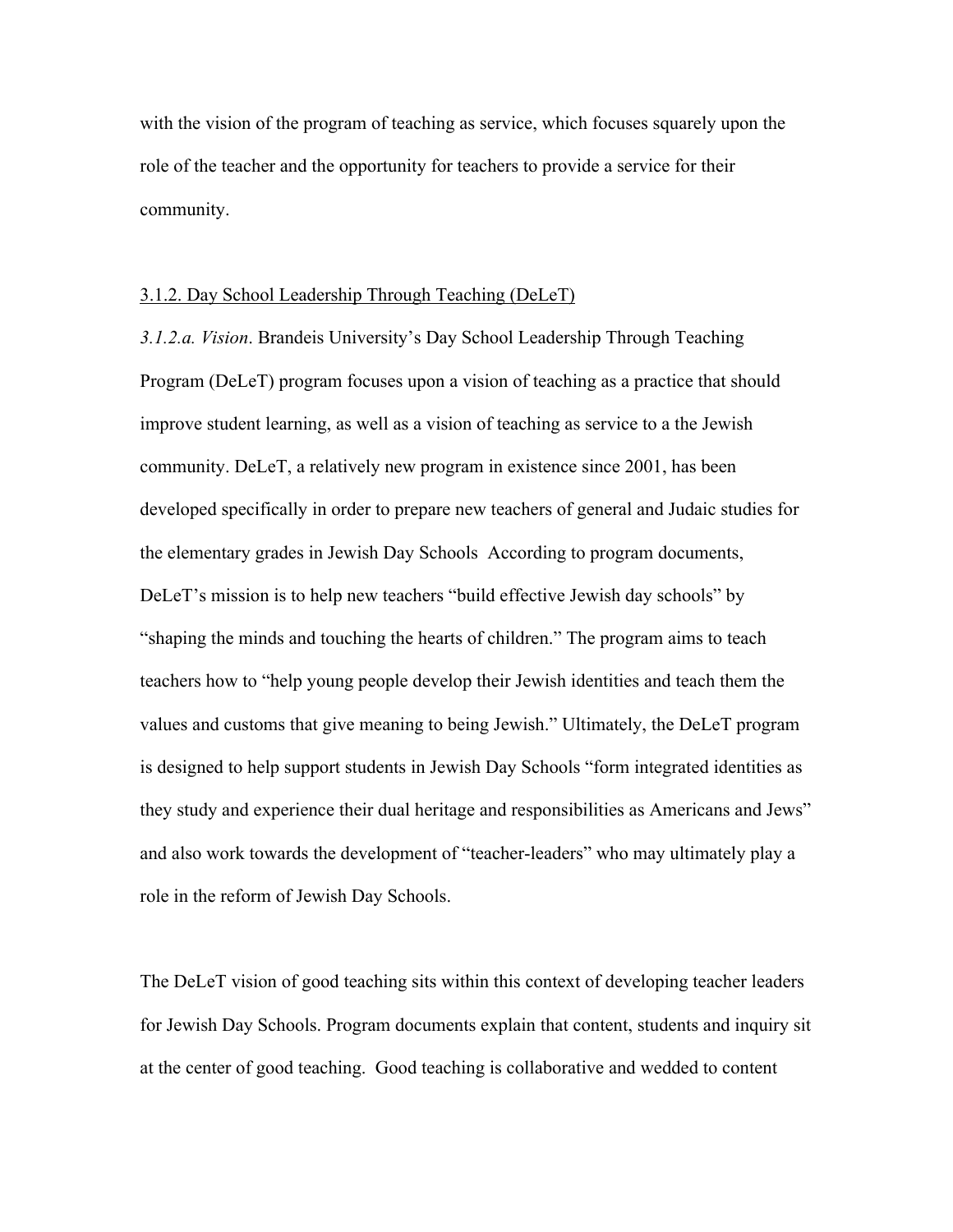(whether it be Jewish studies or general studies). Good teaching is also shaped by knowledge of one's students; good teaching relies upon a deep understanding of development through careful observation and assessment of children. Finally, good teaching has the aim of creating a classroom learning community, infused with Jewish experiences and values.

*3.1.2.b. Opportunities to Learn.* As with ACE, the opportunities provided by DeLeT to learn about the vision were consistent with the vision. For instance, every year, the program director leads a course strand in the program called the "Jewish Journey" in which novice teachers have opportunities to consider and reflect upon about their growth as Jews and as Jewish teachers, as well as to engage in practices that might contribute to additional deepening of their own personal growth. One of the assignments in the course is to take on a new practice related to their own Jewish identity. Some students have chosen to begin saying a daily prayer, while others have chosen to start reading an Israeli newspaper.

At the same time, there are also substantial opportunities in the program to learn about learners and development. Students are asked to write a child case study over the course of a semester, while in other courses, some of the major assignments include developing a portrait of a successful learner, and examining samples of student work. Even in the course on student's Jewish journey there are days devoted to addressing children's spiritual growth and considering age-appropriate and moral questions about the curriculum, such as "when is it appropriate to talk to students about the Holocaust?"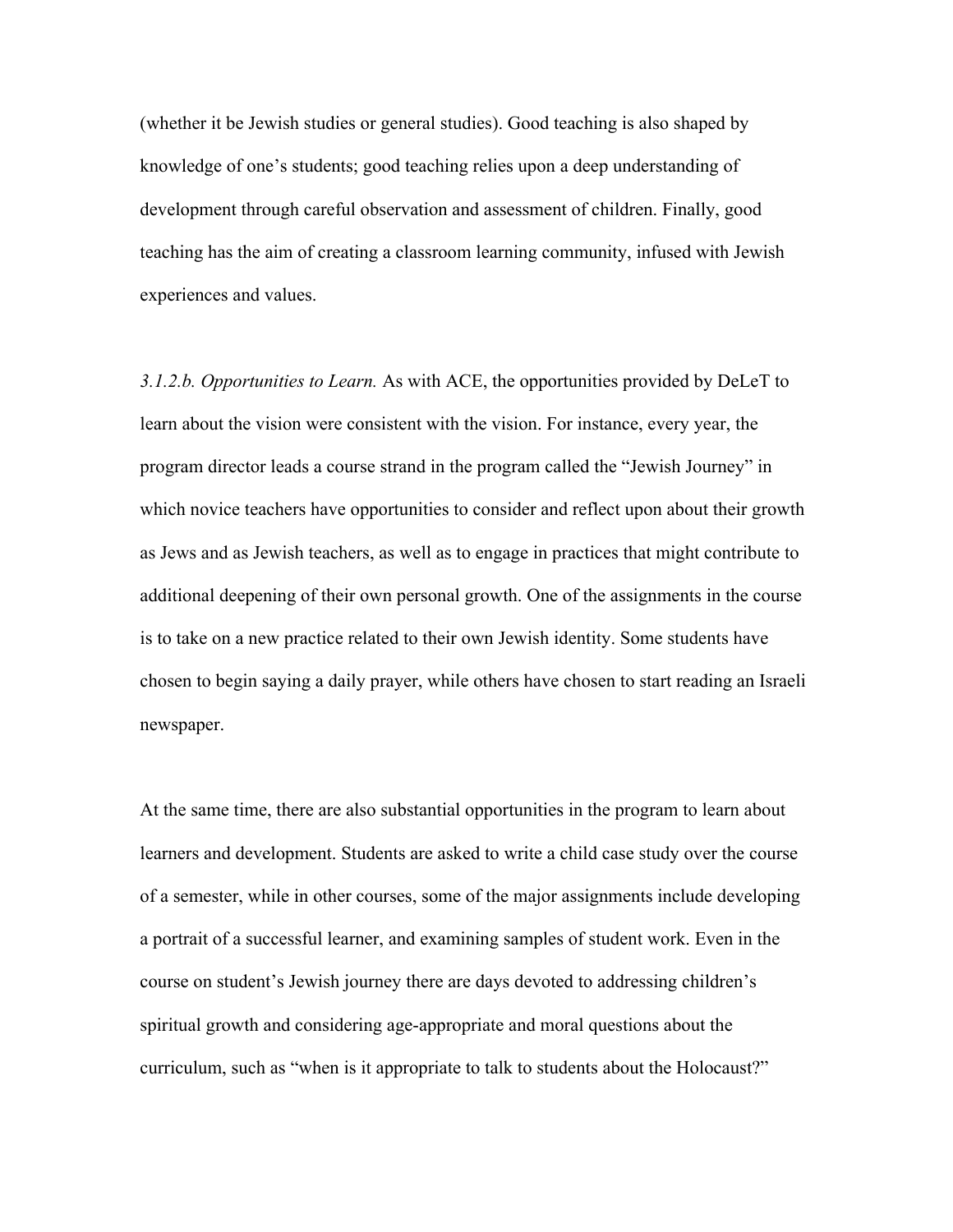There are also repeated opportunities to learn about particular classroom strategies and practices (Grossman et al., 2009, 1999; in press). For example, in the English Language Arts methods course, students are asked to use a number of assessments of students' reading and writing abilities, such as spelling inventories and running records. They are asked to reflect upon their use and draft progress reports for children—activities very close to the kinds of work they would be doing in their classrooms as full time teachers.  $2^{\circ}$ The variety of these opportunities to learn are consistent with the program's vision of teaching as service as well as of teaching as practice. Students seem to have opportunities to learn about both aspects of the vision of teaching.

#### 3.1.3. Urban Teacher Education Program (UTEP).

*3.1.3.a. Vision*. The initial quote viewed on the website of the Urban Teacher Education Program (UTEP) program captures the emphasis of the program upon a vision of social justice: "Be the change you wish to see in the world (Gandhi)." The Urban Teacher Education Program, a new teacher education program developed at the University of Chicago in 2003, was created to prepare teachers specifically for urban schools and promotes a vision of teaching that can foster greater equity and opportunity for students, in particular, those in Chicago public schools. Program materials also reveal a strong vision of teaching as a practice that helps develop and extend student learning. Documents explain that, "Chicago UTEP prepares teacher candidates to become successful instructors in challenging urban elementary schools. Our candidates receive a

 $\frac{1}{2}$ <sup>2</sup> Indeed, recently, some teacher educators have begun to argue that these kinds of practices and strategies should be at the center of teacher preparation curriculum and in fact, should be the basis of all coursework and clinical work (Ball, et al., in press, Grossman et al., 2009, in press).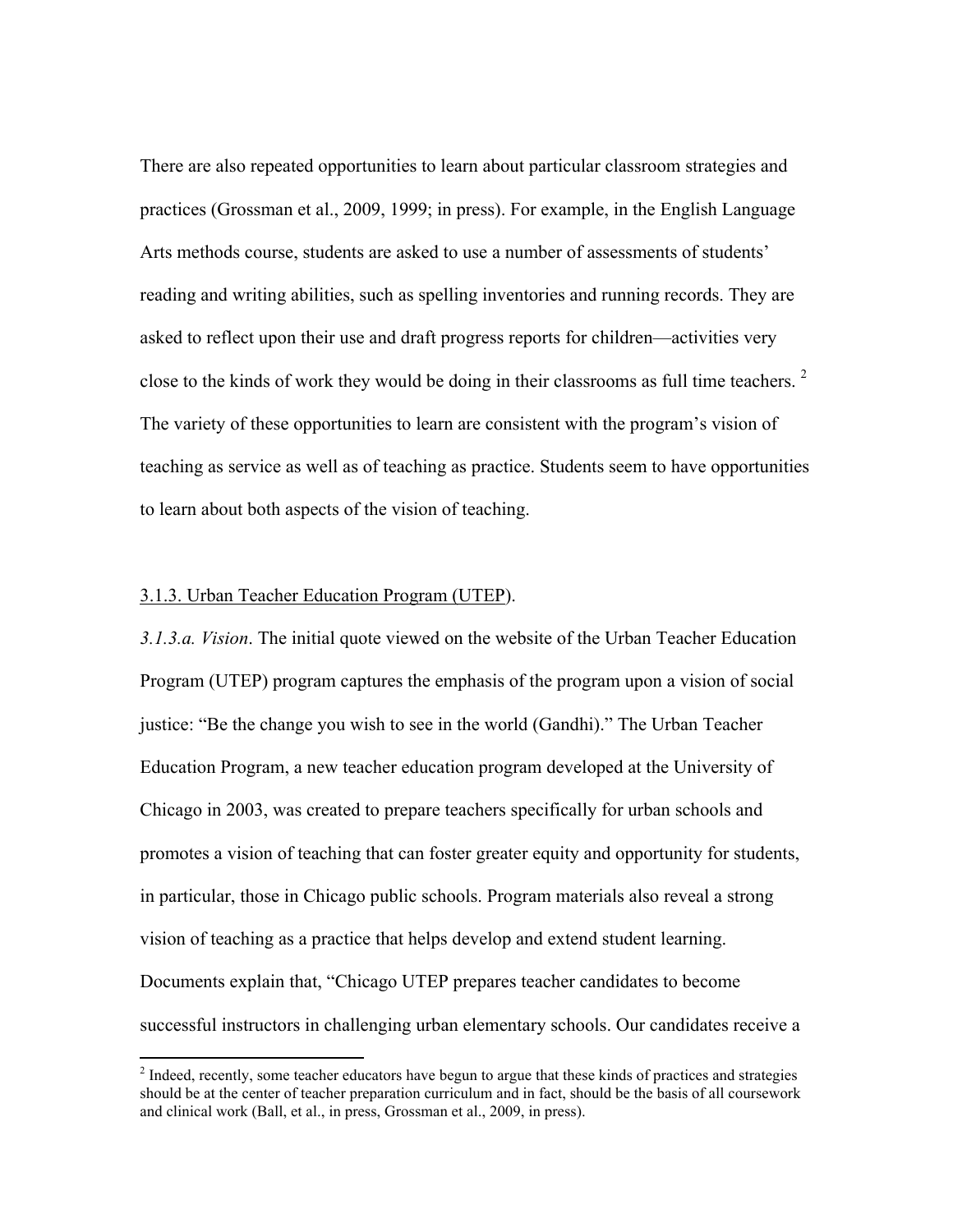strong theoretical understanding of the foundations of education in an urban context, develop expertise in pedagogy and subject matter, and gain experience over two years of clinical work with children under the guidance of mentor teachers and University staff." (University of Chicago, 2007)

The program conceives of good teaching in urban schools as culturally-relevant, and informed by specific, practical teaching strategies such as learning to ask thoughtful questions and balanced literacy. The program's emphasis upon practical strategies for teaching urban children is evident across all materials and documents regarding the program. The program materials repeatedly mention pairing the study of learning theory with helping candidates enact specific frameworks and curricula. Building on the University's tradition of Socratic inquiry, the program vision also emphasizes the importance of students learn how to ask children thoughtful questions--one of the cornerstones of instruction that develops children's critical thinking and creative problem solving skills.

*3.1.3.b. Opportunities to learn*. The opportunities to learn in the program reflect the dual emphasis of the program upon both a vision of social justice and a vision of practice. In relationship to the vision of social justice, the students have multiple opportunities to consider what it means to be an urban teacher and to learn about the achievement gap as well as to understand and affirm their commitment to urban schooling. For instance, in the "soul strand" of the program, students focus in particular upon their own identities as urban teachers and their own cultural development in relationship to that of their students.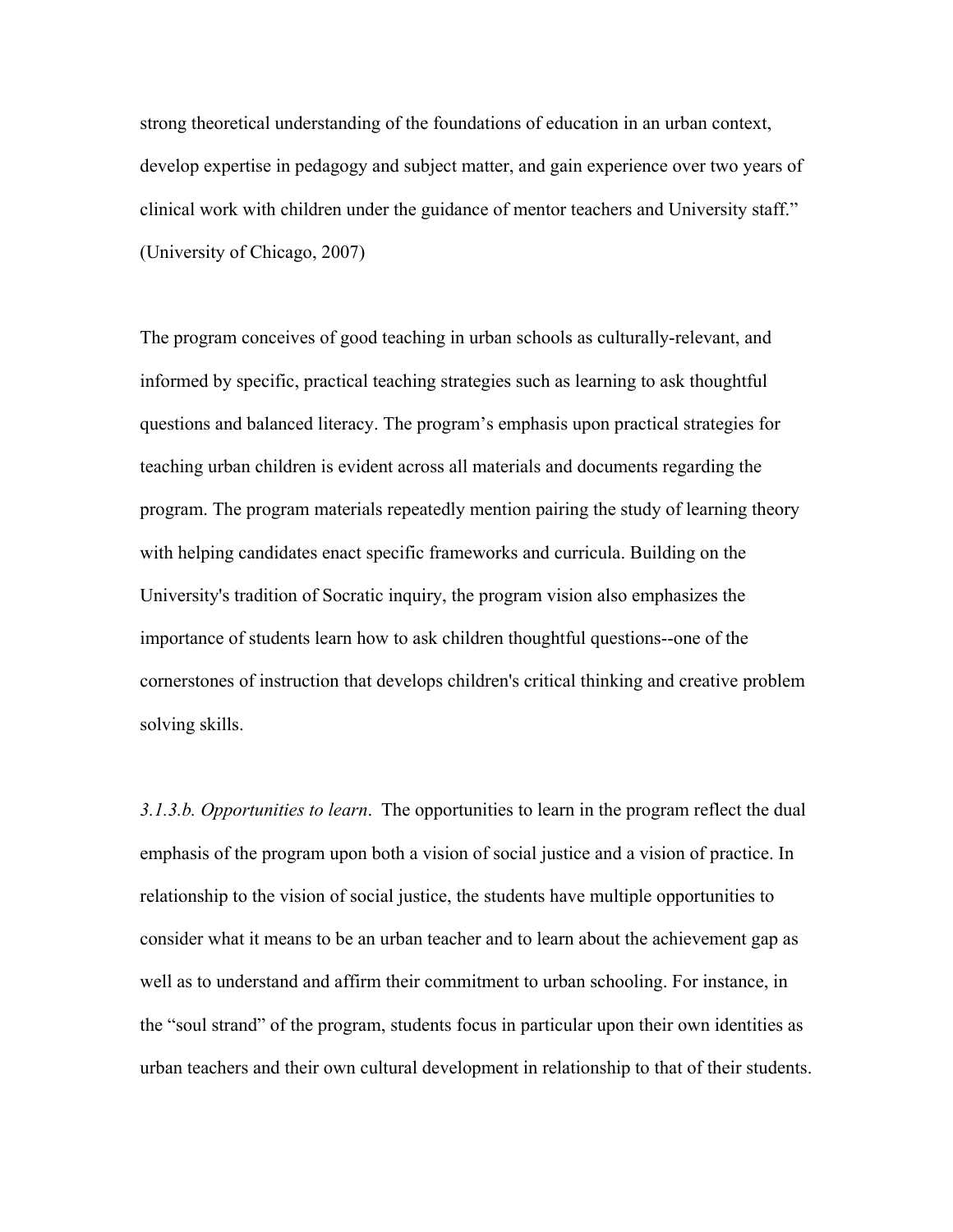Yet at the same time students also have opportunities to learn about the vision of practice. In their course on human development and learning, UTEP students must write a child case study. They spend the first part of the course preparing to conduct observations, learning about how to look at student work, how to non-judgmental ways and how to capitalize on student strengths. Sessions in the course address specifically how what teachers learn from observing can help them in their teaching practice: "you will make use of your observations and your understandings of child development and student learning to brainstorm about effective practices for your student."

As another example, in their course on children with special needs, students not only learn about different exceptionalities but they are asked to think concretely about working with particular children with a specific special need. For instance, they have to write a paper about instructional interventions they used with a student. They must address how successful the strategies were and to suggest additional strategies and interventions that could be used with similar children in the future. These kinds of assignments suggest that the teacher candidates in the UTEP program have opportunities to try out and rehearse the kinds of practices and strategies they will eventually be engaging in as full time teachers (Grossman et al., 2009). At the same time, other assignments suggest that students also have opportunities to reflect upon and develop an understanding of what it means to teach for social justice—so that students ultimately have opportunities to learn about both of the program visions.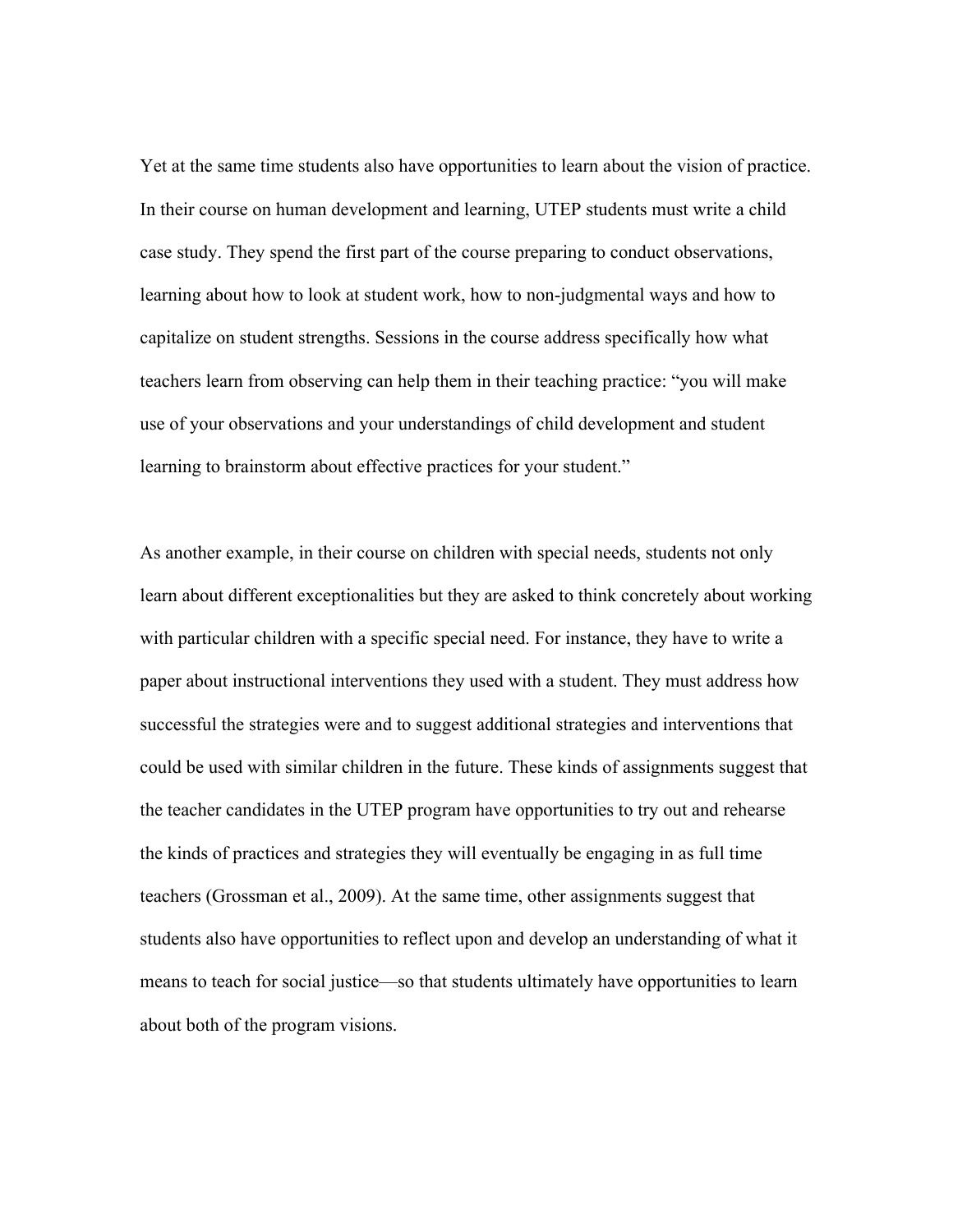3.2 Teachers' Visions

3.2.1 ACE Teachers. Consistent with the aims and goals of the ACE program, virtually every ACE teacher (10 of 10) mentioned religious purposes in teaching, and, also consistent with the program, many of the ACE teachers' discussions had a strong service emphasis. For instance, one teacher said: "I feel like my mission in [teaching] is to help other people so that they can help other people." A second said that she had gone into teaching as a way to help advance the Catholic community**:** "…. it advances our community, it advances our society, and those are all things that are really important to me. As she sees it, it is critically important for young people to continue to live Catholic lives and to become leaders in the Catholic community:

I see the church in need of … good, strong, solid role models. Part of me worries that people aren't stepping up to the plate as much as we should in order to make sure that our culture and our people survive and continue. And so … if I can ensure that there are going to be 33  $7^{\text{th}}$  graders that are going to be willing to become leaders [or] at least carry the principles of a Catholic education on down the line… that that for me is my goal.

Many ACE teachers felt supported by and excited about belonging to a Catholic community of educators and noted that this was a critical aspect of participating in the program—a sense of belonging to something larger than themselves—they saw themselves as contributing to an important mission:

… I think about the 180 other teachers that are in ACE that are with their kids … there's just something powerful knowing that there are this many young Catholics out there working and striving to instill values in .. these children. I am a part of a bigger picture … a part of .. Catholic religion and Catholic education.

When asked about the overall aims and goals, ACE teachers in this sample often spoke about influencing the spiritual and personal lives of their students. For instance, a number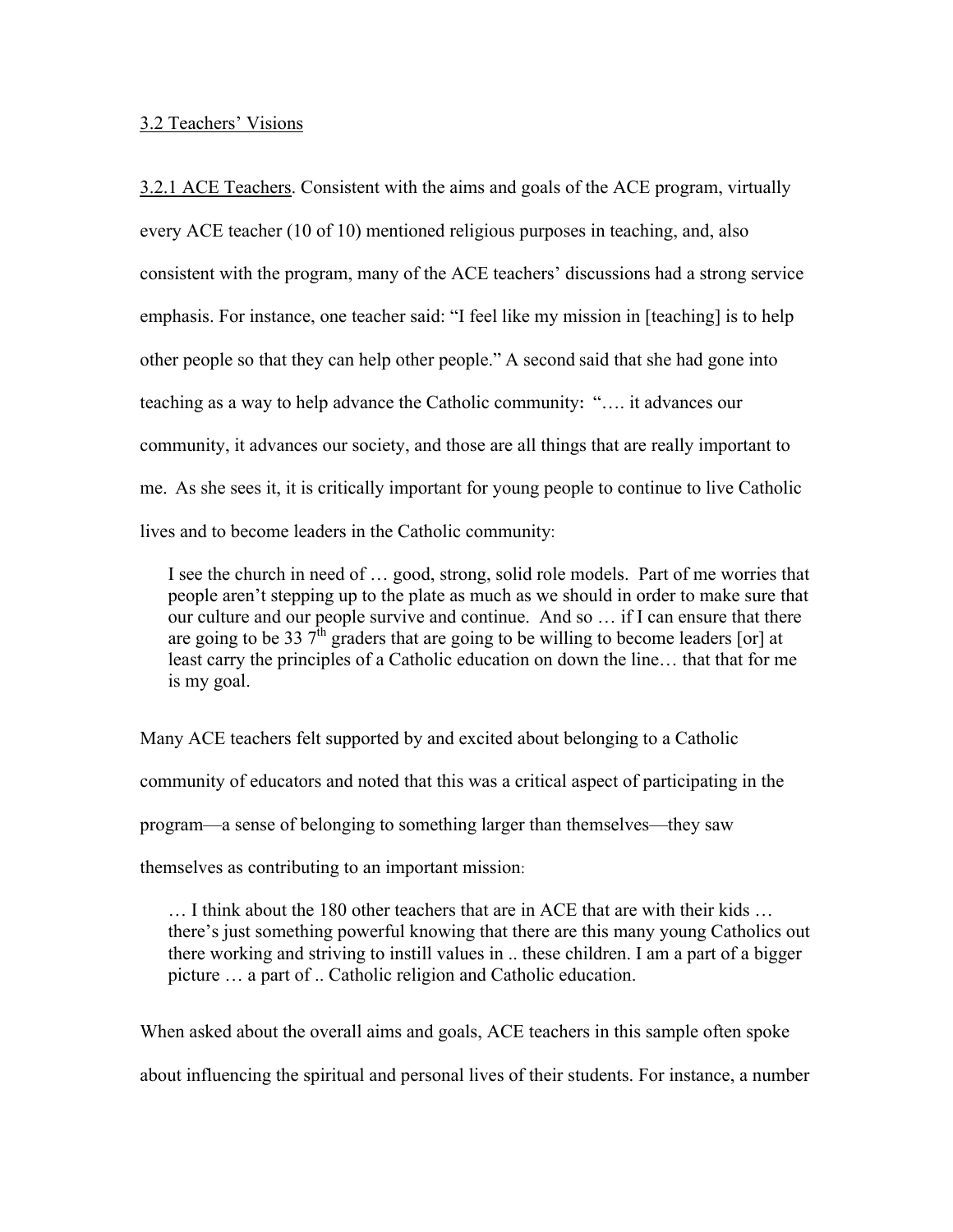of teachers said they focused upon helping students make good decisions, and on helping children develop purposeful lives:

…if there is a path that a student is taking right now, I hope to influence that path enough to where that student will make a change that's going to better their lives. I hope to somehow influence those decisions as much as … possible to where he would make a different decision that would better his life.

I felt like I was going to be someone in these kids' lives who they could learn from, that they could see was trying to be a good Catholic, trying to make moral decisions, and trying to do the best that she could and that they could learn from that.

These ACE teachers, consistent with the program vision, conceived of good teaching as a process by which one influences and molds children—helping youth lead moral, spiritually guided lives. They envisioned good teachers as models for children the process of leading lives as good Catholics.

For some of the ACE teachers in this sample, however, questions seemed to surface when they were asked about their visions of good teaching in the classroom. Several ACE teachers said that they did not necessarily know what they wanted to achieve as a teacher and several did not answer the question right away. This surprised us as the ACE teachers were very articulate in many areas about their commitment and work. Yet some of them seemed to be unsure about what to say in response to the question about their vision of good teaching, as did this teacher: "Oh, boy. I don't know. I guess, I hope to, like, make a difference for these kids somehow. Another responded by talking about learning in general:

What do I hope to achieve by becoming a teacher-- I-- I'm not really quite sure. I think life is a learning process and I think you're always learning new things and I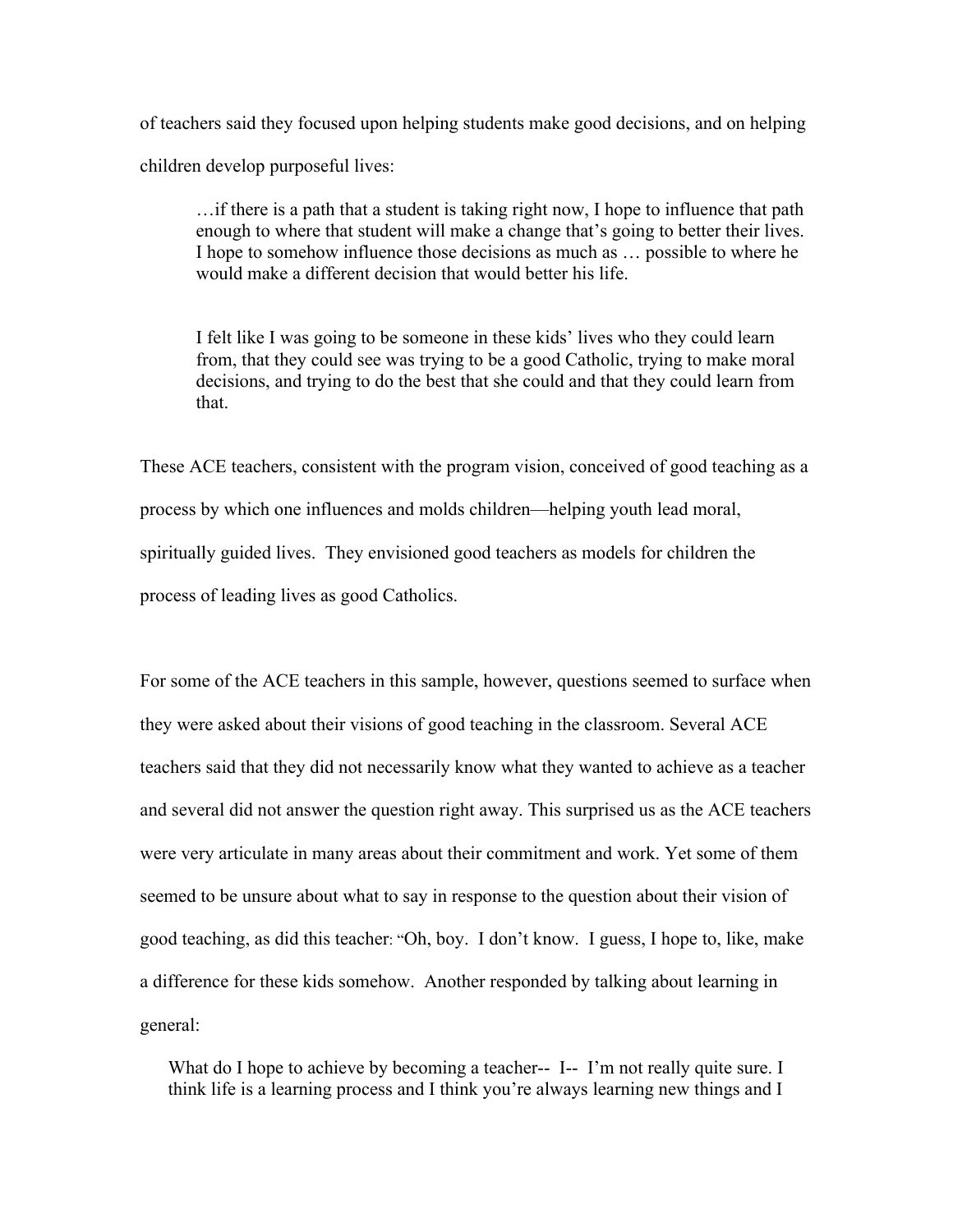like constantly learning new things. I don't know if I necessarily want to achieve anything.

This teacher remarked that he did not necessarily focus upon curriculum but rather upon life lessons and other big ideas: "When I think of teaching these kids, I am not necessarily [thinking about] the curriculum but there's so many other life lessons that these kids need to be taught and I think that's important. I think it's very fulfilling for me internally."

When pressed, another teacher emphasized service and how she saw herself as helping people help others—a vision of the domino effects of service:

I would think that the opportunity to form and mold and have this like impressionable experience on another student is just like invaluable. I don't know.…. when I applied to ACE … I felt like I had something to share that was pretty sound and that could be passed on to somebody else. And I don't know. I- I feel like my- like my mission in this is to help other people so that they can help other people.

Consistent with the aims and goals of the ACE program, many ACE teachers in this sample considered roles in educational leadership as their ultimate  $\dim$ <sup>3</sup>. They did not plan to stay in teaching very long, but rather envisioned taking on an administrator or principal role in a Catholic school in the future. Indeed, six of the ten ACE teachers planned to stay in teaching less than five years and almost all mentioned plans to remain in education but pursue some administrative role. Only two of the ten ACE teachers articulated plans to stay in teaching for more than ten years—in other words, considered teaching as a career (one anticipated teaching 8-10 years; the other, 20 years).

<sup>&</sup>lt;sup>3</sup>  $3$  It is worth noting, however, that this research reports teachers' plans for the future, not their actual behavior. See Tamir, E. (2009) for an analysis of teachers' retention, and commitments to teaching versus leadership, drawing upon data from these set of 30 interviews.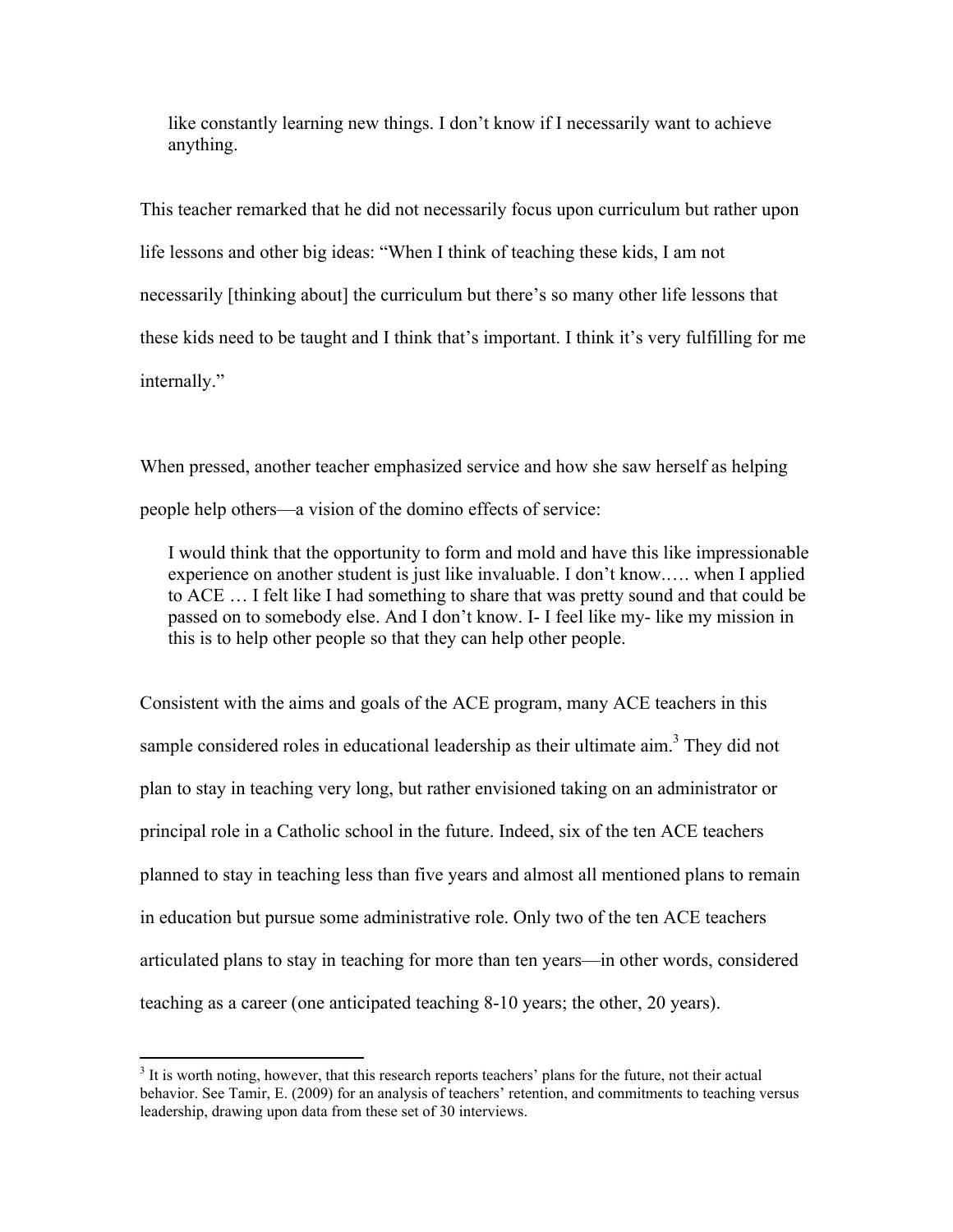The ACE teachers in this sample, consistent with the program vision, described clear goals and aims for children that focused upon shaping their personal growth and development, and providing support and guidance. At the same time, also consistent with the program vision, they did not emphasize particular curricular, intellectual or learning goals. They did not focus upon the role those goals could play in children's decision making or personal development, nor upon particular pedagogies geared to the students they were teaching.

3.2.2. DeLeT Teachers. Consistent with the program vision of service, almost all DeLeT teachers in this sample (9 of 10) described having goals related to fostering their students' Jewish identity, including both spiritual goals and a sense of belonging to the larger Jewish community. For instance, one DeLeT teacher said:

I partly want to do this, and I wouldn't say "in service" to the Jewish community, but it is where I want to put my effort and where I hope that a lot of the benefit will accrue to the Jewish community.

DeLeT teachers also talked about building Jewish identities, and emphasized helping students feel a part of Jewish community:

… it's the idea of continuity and … wanting to have kids have a Jewish identity, wanting to be a person who can pass that on and teach that to kids … so that then they'll be the next generation and on and on.

Relatedly, some DeLeT teachers talked about being "role models" in the Jewish community: "I think that kids need strong role models in order to grow up into the kind of human beings that we want them to be, and I think that as a teacher you can have incredible influence and I like to think that I'm making a difference….so it's pretty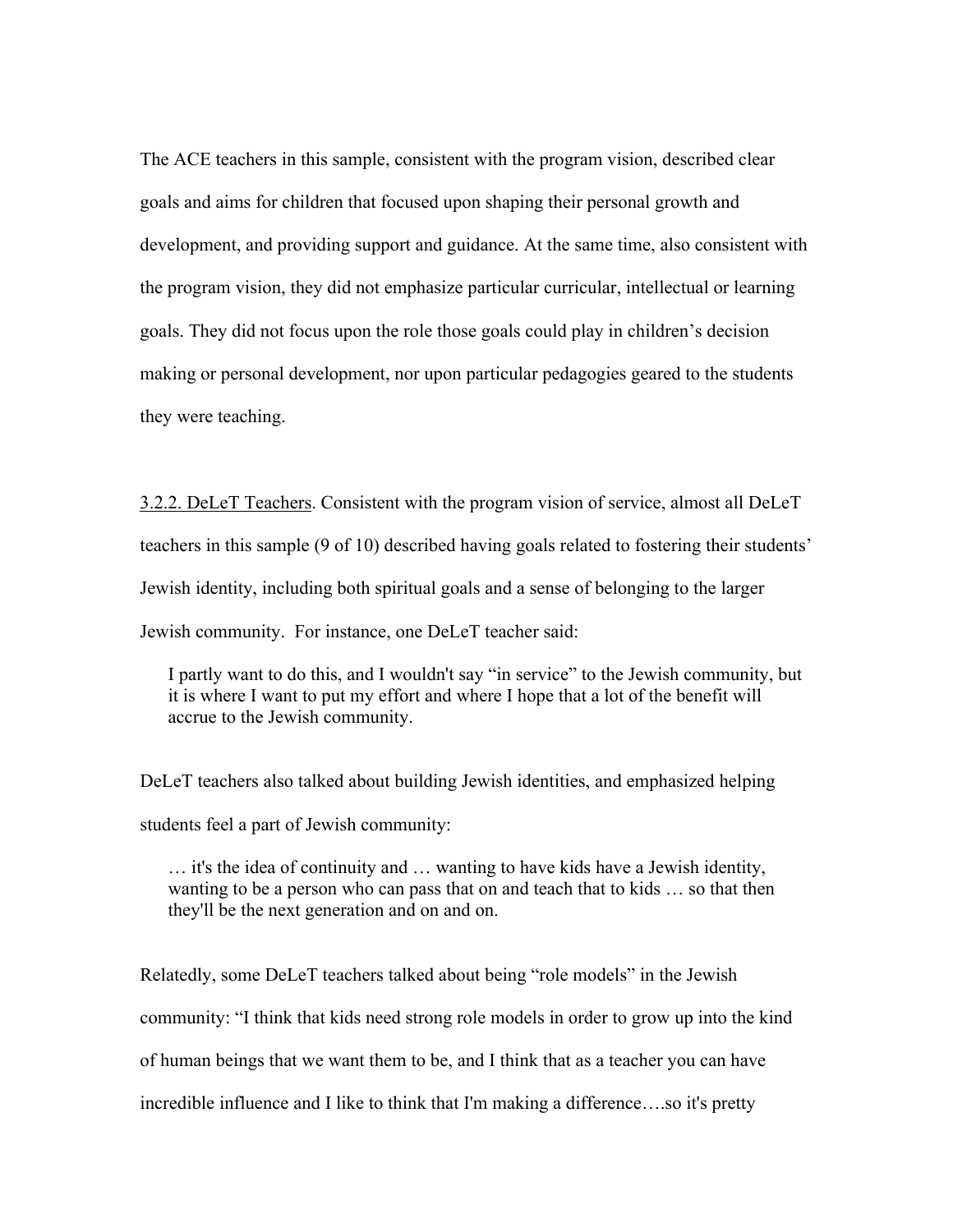fulfilling." Even one teacher who said she had initially avoided teaching in a Jewish setting ultimately felt convinced by program faculty that sharing her Jewish background and knowledge was a very important contribution she could make:

[The director of DeLeT persuaded me that] … I have a wealth of Jewish knowledge that just wouldn't be used if I was in a public school setting… I thought about it for a while and I think that it's been like more influential that I'm in a Jewish school rather than just a regular school.

These DeLeT teachers described a vision of teaching that focused both upon subject area knowledge and Jewish values. As one teacher reflected, she wanted not only to teach English, but also to do it in a setting that reflected her own religious values—and those aims hold equal weight for her:

… the way I was taught in those subjects made me love them and made me want to go in that direction. …and to be able to do it in a Jewish setting feels good too, because … that's part of my identity. So I want to teach kids to be all those Jewish values that I was talking about and to be Jews … but I also want to teach them to be readers and writers...

Another teacher talked about the satisfaction of being able to connect big ideas in the

curriculum to Judaism and children's background:

It is exciting to be able to teach American history and to say, but where- what was happening to the Jewish people then? I think that is really fascinating. What was happening to your grandparent, to your great grandparent? And everything is connected to who you are, and it is very close to home, and it is real.

At the same time consistent evidence emerged in these interviews of a vision of practice.

DeLeT teachers' visions also tended to involve specific curricular "moves" or strategies

that they would use in planning or enacting curriculum. For instance, this teacher

explained that when she plans her curriculum she always takes into consideration her

students' prior knowledge and how it might shape their learning: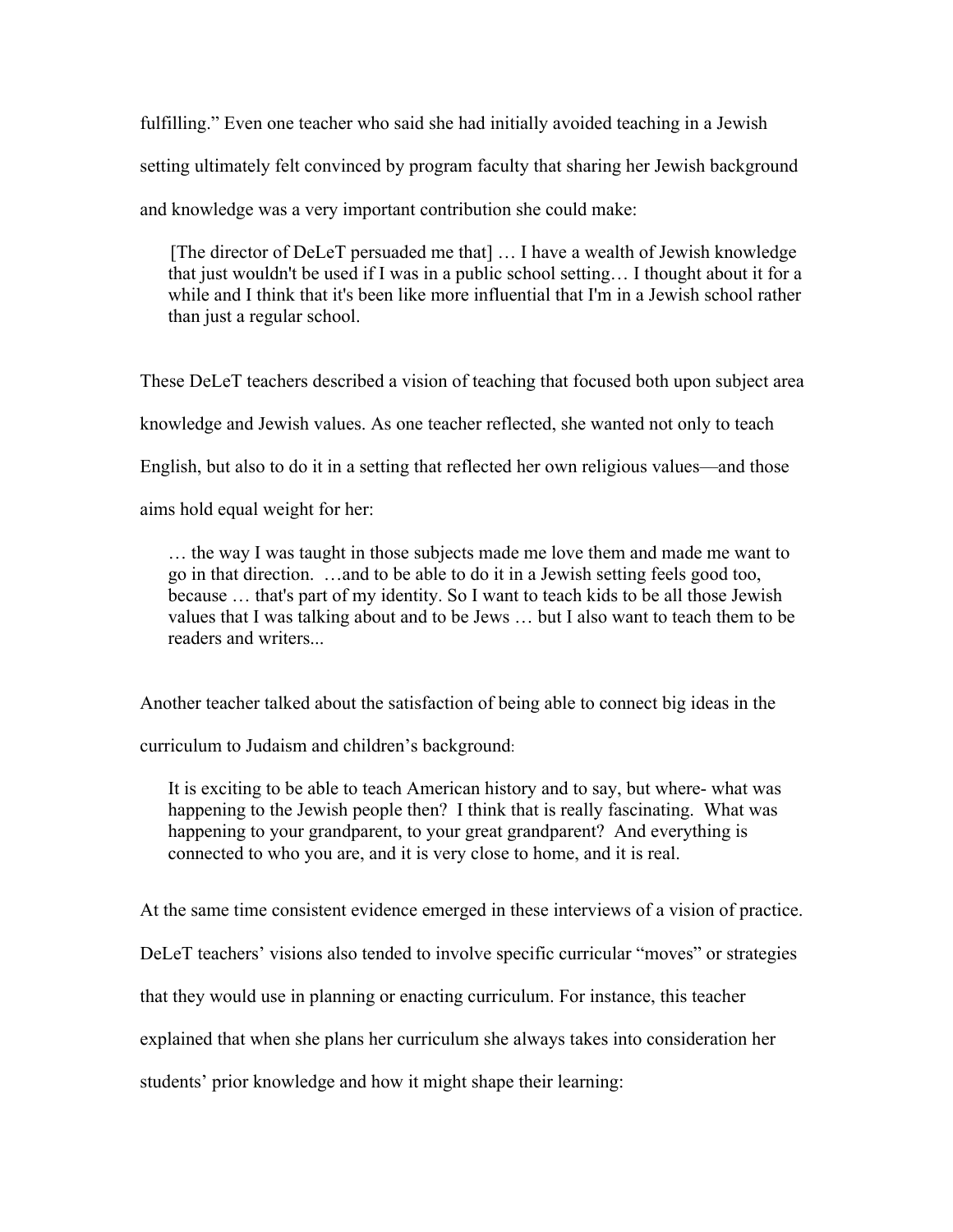… my first thing that I do when I sit down is I try to, you know, do all those things that DeLeT asks you to do, like think about the kids' understandings, and think aboutlike I think it really has influenced my way of thinking, and my way of really taking the time to really plan.

A fourth DeLeT teacher described her vision of good teaching as informed by careful observation of children paired with purposeful curriculum planning in which the goals of instruction are clear to the teacher and made explicit to the children:

[My vision of good teaching involves] listening to the children, watching the children, and comparing my observations of the children with my co-teacher …. To try to really understand what's going on with each individual child, and then thinking about what needs to be done to meet their needs and challenge their interests. And then I think also in terms of planning teaching around goals ….so any unit that we're doing, my first step in understanding and planning [is to determine] what are the real goals here…and … I think it's also important for the children to know [the goals as well].

It seems particularly striking that some teachers describe their visions in terms of consistent, regular practices. Phrases like: "that is something I always hold with me"; "I stop and say to myself all the time"; " so any unit we are doing, my first step is…" suggest that these teachers have a vision of good teaching that involve a set of practices that one engages in over and over again as part of the work. It seems possible that their teacher identity is made concrete or embodied in these specific practices. They may imagine or believe that good teachers enact these practices, and use these strategies —and if they imagine them and enact them—they themselves are [or will become] good teachers.

In keeping with the mission of the program to develop teacher-leaders, the DeLeT teachers also imagined themselves becoming leaders in their schools. For instance, this teacher envisioned herself having an impact that moved beyond her own classroom to the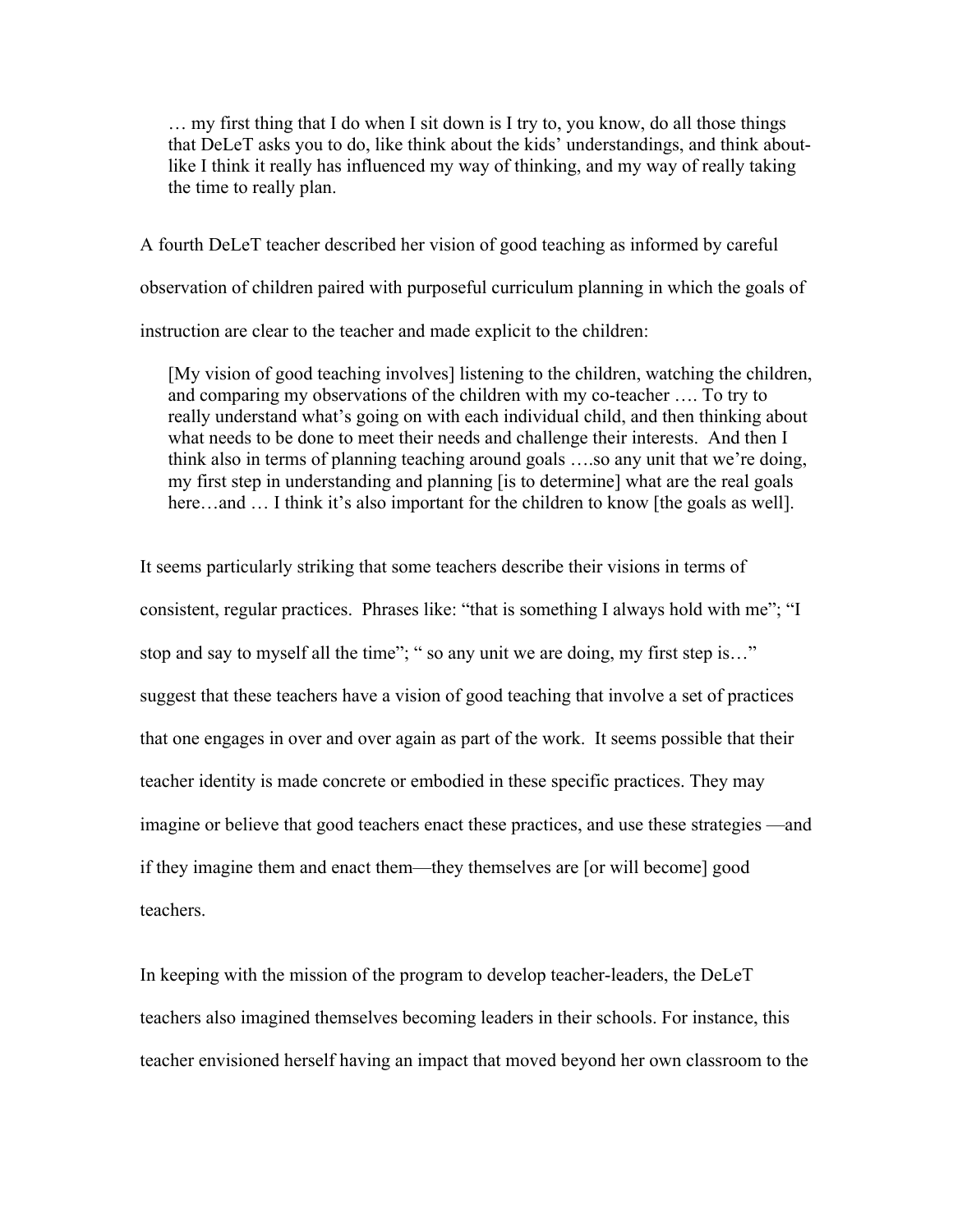school. She felt that she was perceived by other members of her school as "changing the

culture" and felt energized by that:

I can impact a lot more than just my classroom, and I was saying … people in the teacher [lounge] all the time ….will always make a comment like "Oh the DeLeT fellows,"… "They're changing the culture of the school."

Another teacher talked about how she was sharing ideas from the program with her

school, and how her ideas seemed to be affecting her colleagues:

I feel like I've brought so much to the school, because of DeLeT….always talking about the big idea, always talking about backwards planning, always talking about the final assessment, like since day one. And now I'm noticing that they're talking about those things.

Even while one DeLeT teacher mentioned that while she was less sure about how a

young teacher could be a leader, she described a real connection to the notion of

developing a leadership role and considered it a personal goal:

One of DeLeT's missions or values is … leadership …I don't totally understand how we're supposed to become leaders as young teachers, but I think that's something I would want to do.

Indeed, these teachers were planning to remain in the classroom—and even when considering leadership roles, they were thinking about them in the context of classroom teaching as opposed to more formal traditional leadership roles. Of the DeLeT teachers, the majority in our sample planned to remain in the classroom long-term, and also talked about eventually becoming teacher-leaders in their schools. 9 of the 10 we interviewed said they would stay in teaching more than 5 years. Four of the DeLeT teachers said they saw teaching as their chosen career. In sum, the interviews with the DeLeT teachers in this sample provided evidence for both types of visions that seem to undergird the program—a vision of service and a vision of practice.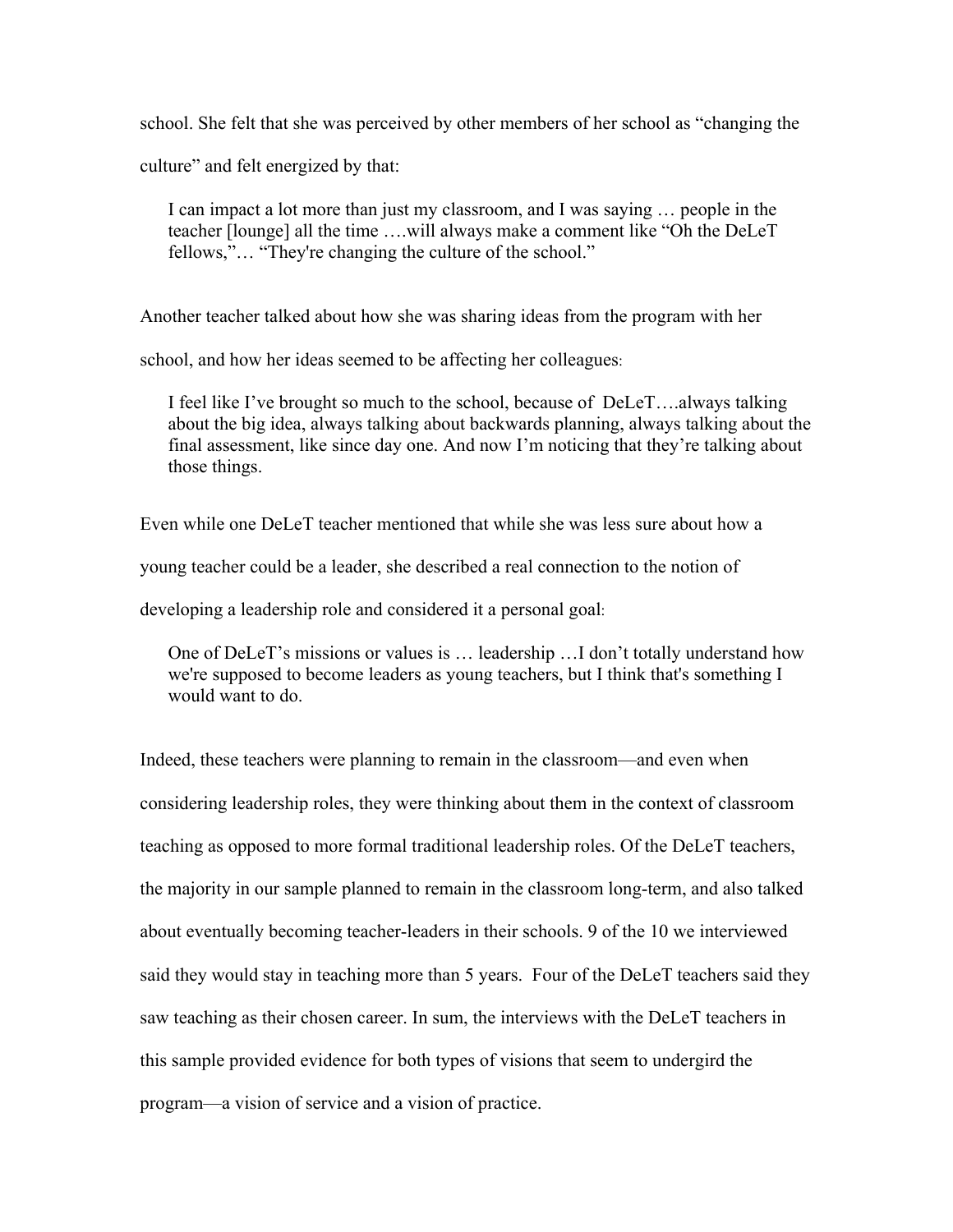### 3.2.3. UTEP Teachers.

Consistent with UTEP's vision of social justice, all 10 of the UTEP teachers in this sample talked about social justice and social change. For instance, this teacher explained:

…. I recognized the need and the inequality that existed in not just urban schools, but rural schools too. As the type of person I am I just can't sit back and let it happen.

Another teacher maintained that "I think my commitment is to change the school system as it is right now, at least the Chicago public school system, and you can't really do that unless you understand the situation of the teachers, of the students." A third teacher reflected:

I would say it was mainly what I felt was my commitment to social justice, … just feeling like I need to be part of the solution and not part of the problem.

Many of the teachers in this sample also talked about visions of teaching in ways that were consistent with the UTEP vision of practice, emphasizing on practical strategies for teaching urban children. UTEP teachers provided detailed descriptions of the teaching they envisioned being most effective in supporting children's literacy development. For instance, this UTEP teacher's description of a typical day suggests multiple strategies to help children learn to read:

You would see many lessons so lessons that are about 20 minutes…., where there is a concept that's taught and modeled. So I would show the students what they needed to do or the elements of the skill or the concept and then they would practice it with partners or in groups. And as they would be doing that I would be going around and sort of checking in with the groups, "Do you understand what's going on here?" "Can you two work together to see if you can explain it to one another?" Really directing the students more towards each other for the learning to build, and then sort of giving them a push when they need it. I would also do… guided reading which is a time when I bring … small groups of students together … for reading a text that is geared towards those particular students' needs in reading.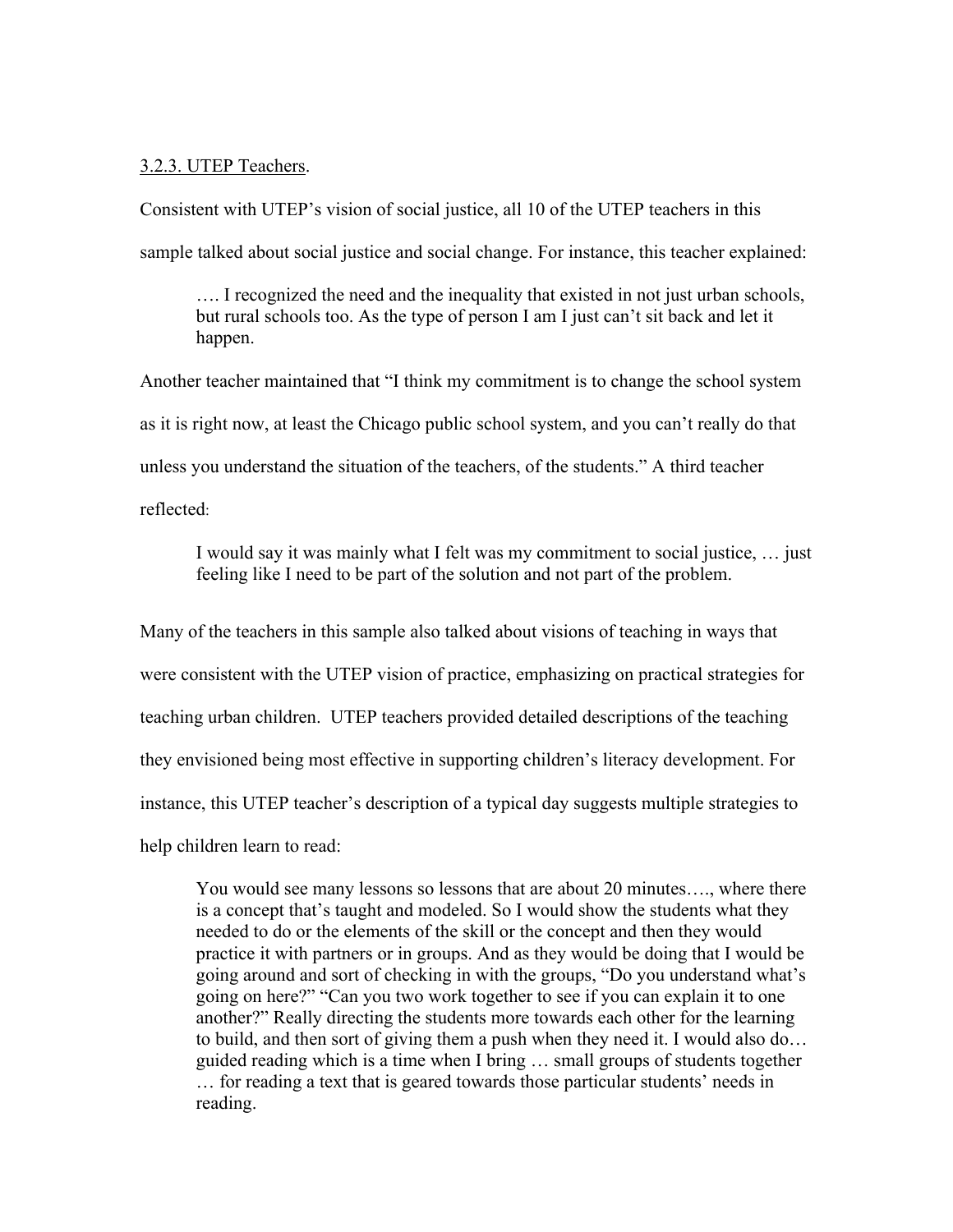As another example, another teacher provided specific strategies and approaches she used to help her special needs students become engaged in reading:

… I try to do a lot of read-alouds, both fiction and nonfiction, so that I can expose them to new authors or new ideas that they might be interested in. When I see a kid pick up something, I find ten more books about that thing.

Again, as with the DeLeT teachers, UTEP teachers used language that suggested that these practices were part of their visions of good teaching—and that these strategies are ongoing, repeated practices that one engages in. UTEP teachers said things like, "I try to do a lot of…"; or "you would see many lessons."<sup>4</sup>

UTEP students were not only fluent in discussing their strategies to help students learn to read as illustrated above—but also, almost all of the UTEP teachers (8 of 10) described visions that encompassed culturally relevant strategies for teaching urban children. As this teacher said:

One of the most important things in a classroom and in teaching is, like I said before, choosing materials that are culturally relevant to the students ….in hopes that it will create more interest.

As another example, this UTEP student talked about her attempts to make her curriculum culturally relevant and connect it to her students' own experiences and lives, yet not making assumptions about them and their backgrounds:

try to design curriculum around the students' lives and the students' background and I speak Spanish …. And I also try never to tell the students who they are, or

<sup>&</sup>lt;sup>4</sup> It is possible, in fact, that these phrases function as a sort of "linguistic signal" for the kinds of consistent practices teachers imagine themselves engaging in as part of their visions of good teaching.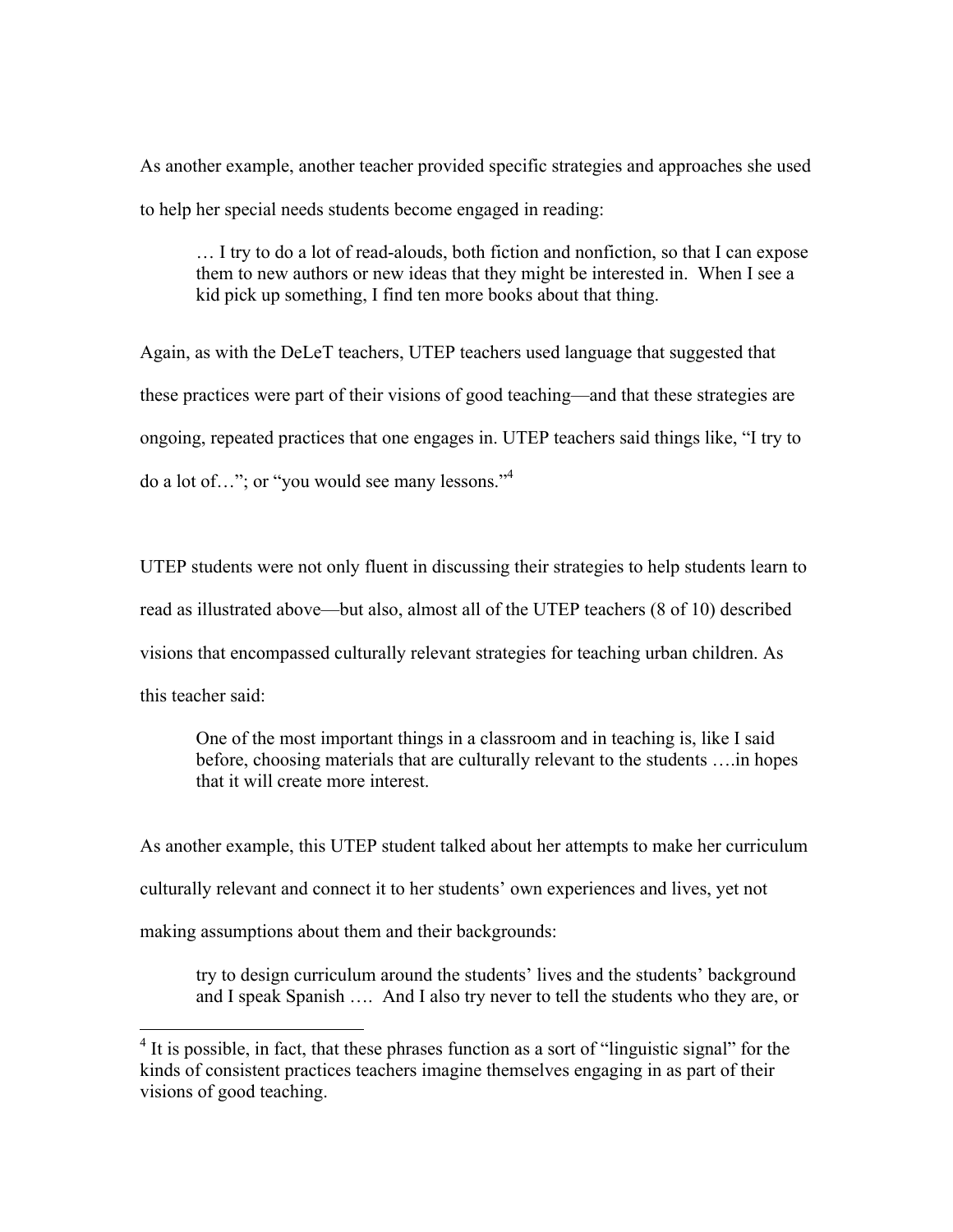pretend to know anything about that.…. the whole philosophy of UTEP is …. to be responsive to what the children are telling you what they want to learn.

Several teachers felt that their visions of social justice, however, were so distant that it was difficult to feel as if they were making progress on them. One teacher, for instance, felt the program frontloaded issues of curriculum and classroom management and teaching the subject areas that the program vision of social justice was dealt with later. She felt that this compromised her ability to make gains on her vision of social justice it was just too far away:

[Social justice] feels like it's there as that final frontier. ….When you learn how to teach math, when you learn how to discipline the kids, when you learn all this other stuff, *then* you can do social justice. So it's always there, it's in all our brochures, and we work stuff around it sometimes, but it's always the last thing on the agenda.

On the other hand, most teachers seemed to feel that the program's focus upon teaching and subject matter strategies was important and useful. This UTEP teacher explained that while "the biggest reasons" she entered the program was because of its vision of social justice, she was beginning to appreciate the need to start by focusing upon her classroom:

… in the beginning of the program I realized that there is a lot more to teaching, to being a good teacher…. I cannot just focus on what is happening outside …. when I have my own classroom because I have to be the good teacher that I want to be.… this is what I need to do first, be a good teacher in the classroom, make that difference in the classroom, and then also try and think of ways that I can make a difference outside of it.

At the same time, however, this teacher's discussion seems to suggest that she sees making a difference in the classroom as somewhat unrelated to making one outside the classroom. Yet UTEP in fact promotes a vision of social justice and teaching as being deeply interrelated—not that one needs to accomplish first one and then the other.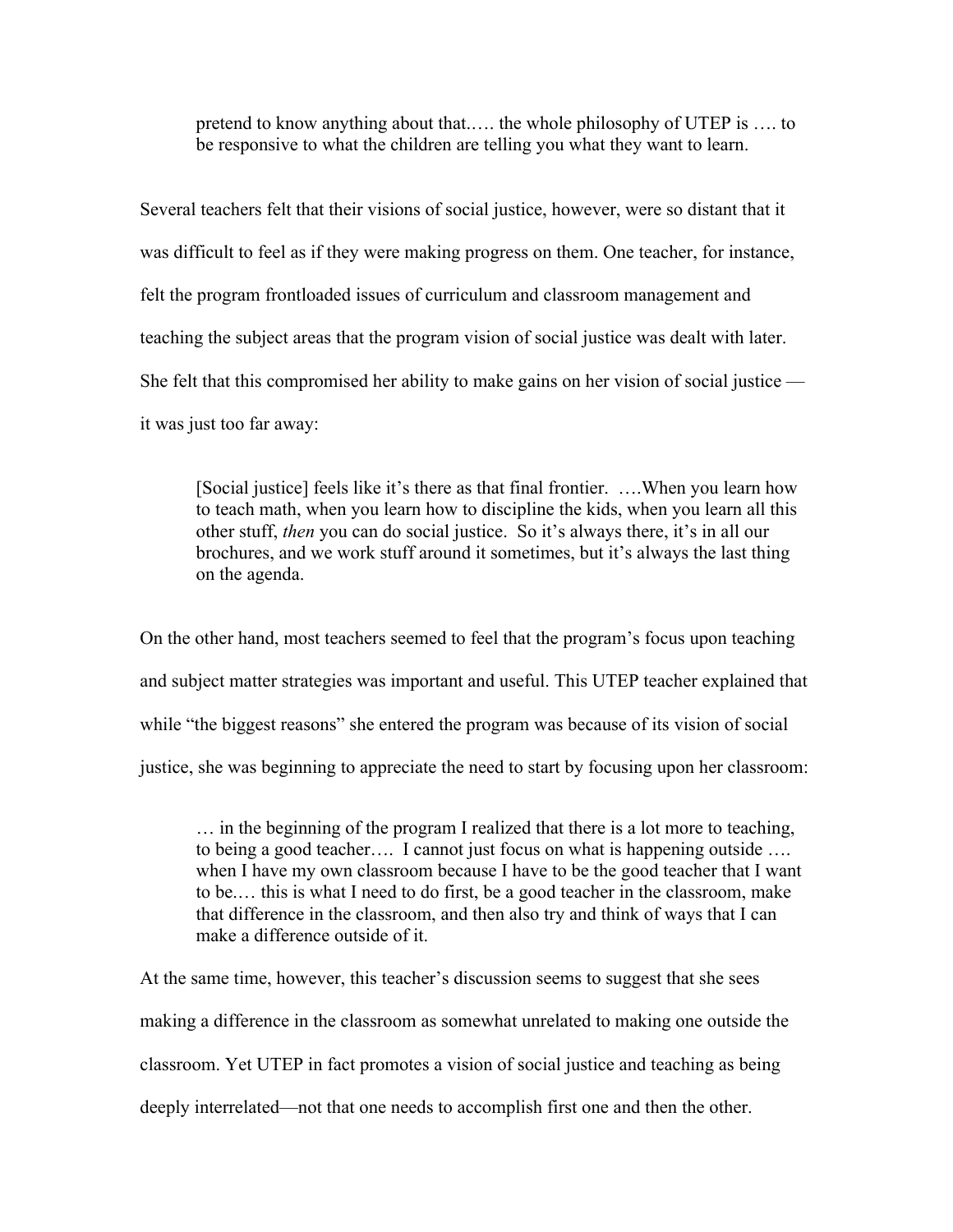Indeed, good teaching directly contributes to social justice by opening doors for children, creating new opportunities, developing networks and by leveling the playing field for children. The words of this teacher do suggest that at least this particular graduate may not necessarily fully understand the relationship between the two visions promoted by **UTEP** 

One of the most difficult challenges UTEP teachers worried about -- maintaining their vision and their idealism—may in fact be related to their lack of understanding the relationship between these two visions. One teacher explained:

**…** my first year in the program with our senior year all the students were very idealistic about what they were doing… everyone was very, very excited about the work. (Yet) I think it's like a slow decline as we move through the program. One of my colleagues said … it just seems like there's so much working against us. We might even feel it more because we know exactly what we're working against.

Another UTEP teacher was uncertain how long she would stay in teaching because she felt so many advances had to occur in order for the socio-political climate to change as she envisioned. She wondered if she might seek a different position in education or politics in order to have more impact, noting that she felt almost as if she was working too hard against the tide;

And in Chicago public schools, I feel like I'm … swimming upstream almost, and that in order for there to be like a really big shift in social differences that more has to change ….. that's the kind of thing that wears people down.…. maybe in the long-term I'm not going to stay in the classroom …..something more has to happen where I'm either training teachers or I'm a principal or I'm a legislator or I just give up entirely … because I feel like so many things have to be different.

It is certainly likely that this sense of discouragement results from a deeper understanding of the reality of urban schools, paired with these novice teachers' recognition of the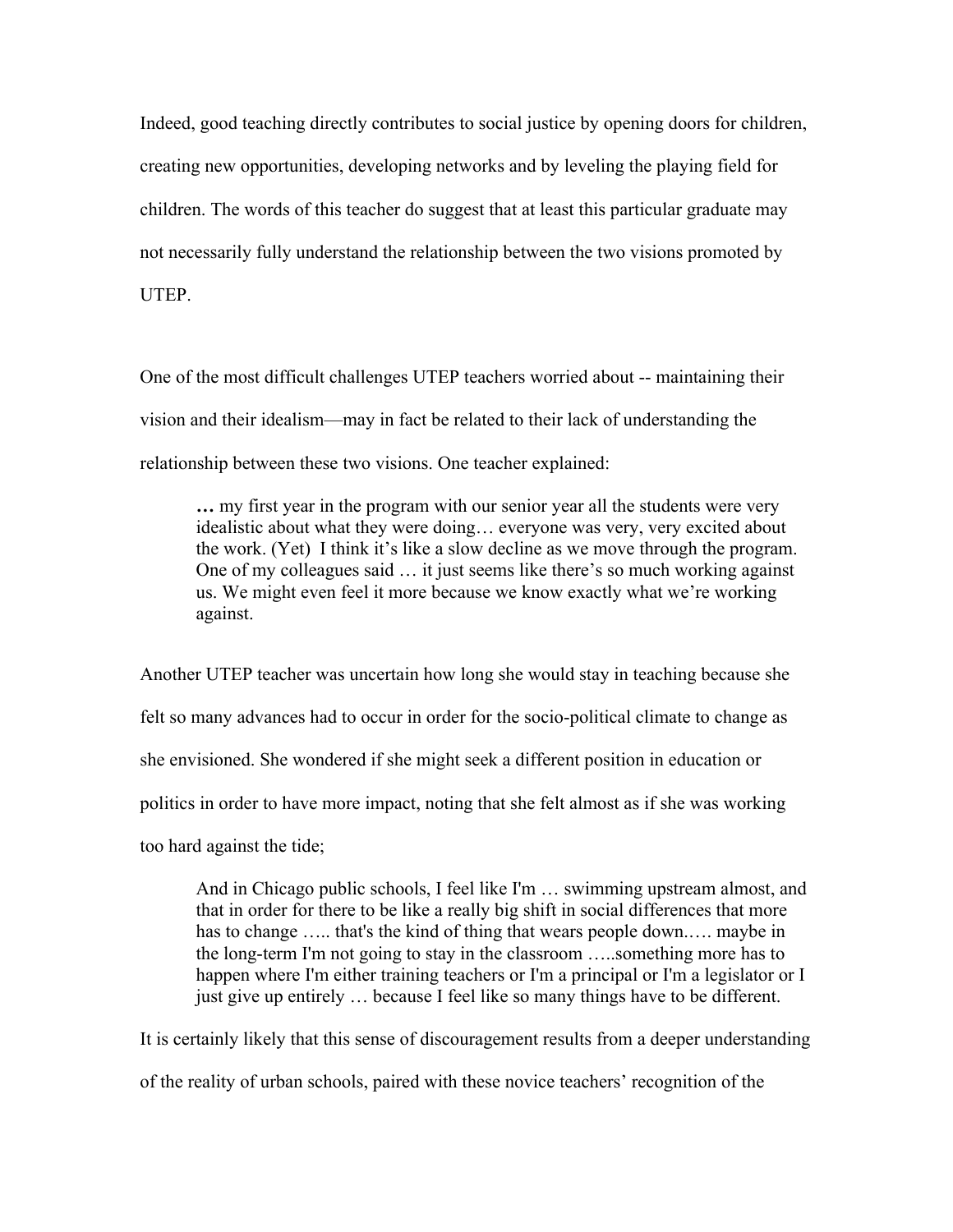distance between their vision for their students and the current reality. At the same time, it may also be important to note that the teachers may not see themselves making any progress towards the quite challenging vision of social justice even while they may actually be making progress on it while attaining the vision of practice.

In sum, the UTEP teachers in this sample provided ample evidence that their thinking and aims and goals for teaching were consistent with the program vision of social change. In addition, their thinking and aims also reflected an understanding of particular pedagogies that reflected the vision of practice. Interestingly, however, there was evidence that some teachers did always see the direct relationship between those two visions. The teachers' interviews also suggested that, while they had clear visions of teaching, their visions of social change might be less so.

Finally, the UTEP teachers were somewhat less confident about their future plans in teaching than the DeLeT teachers. While the same number in UTEP planned to stay more than 5 years (9 of 10), only two of them said they saw teaching as their "career." While the UTEP teachers are placed in more challenging and charged contexts, it still seems interesting that the UTEP teachers were less optimistic about their plans to stay in classroom teaching because they seemed so well prepared.

### 4. Discussion

Recent research highlights consistencies across different kinds of teacher preparation pathways and programs (Boyd et al., 2009) revealing that most programs reviewed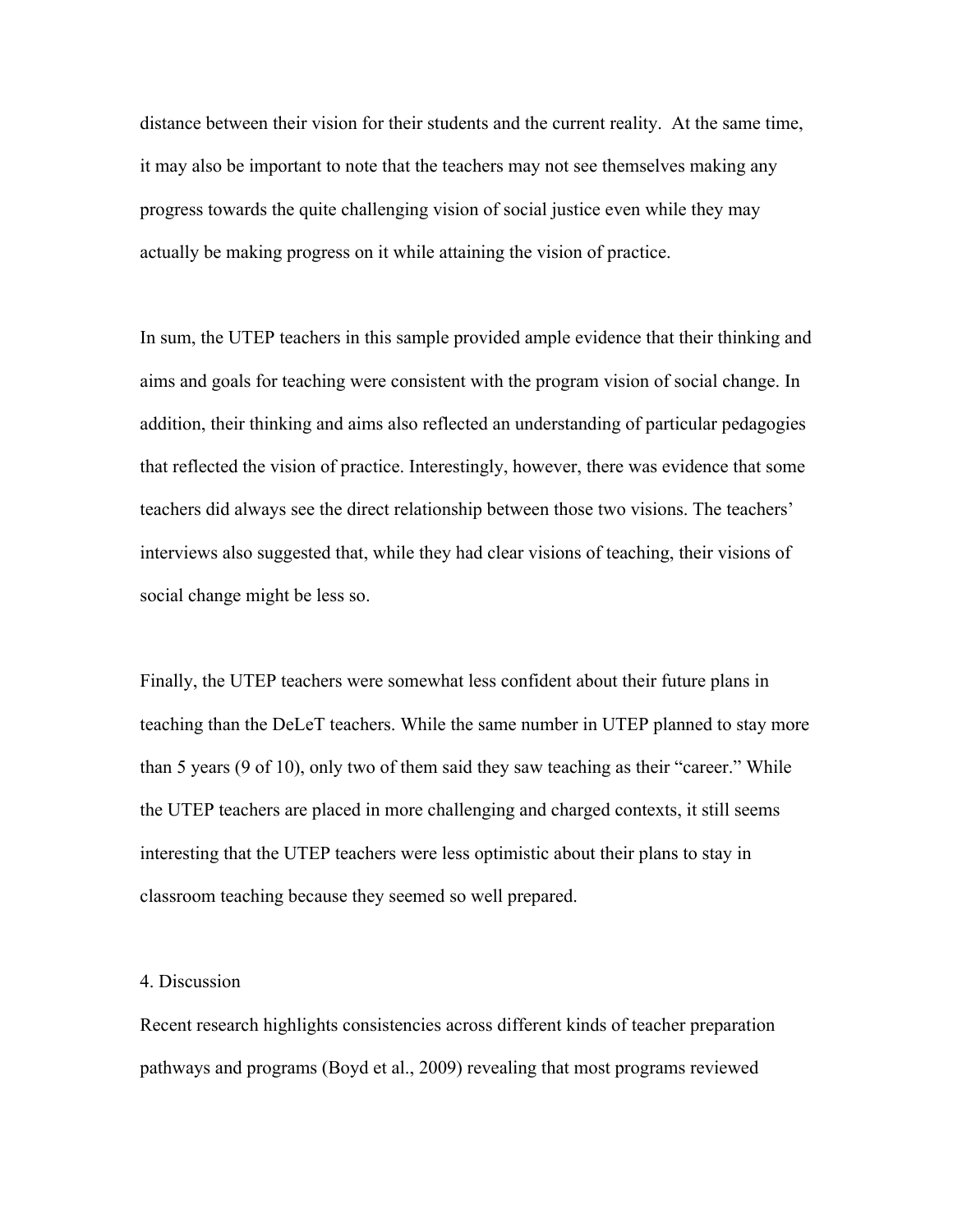differed only in the sequence and timing of coursework, suggesting a tendency towards conformity in teacher education programs. Yet this research points to some of the ways in which programs can differ quite considerably. These three programs have distinct visions of teaching that are clearly articulated in their program materials, in their opportunities to learn, and further, are clear in their graduate's discussions of their own visions. In particular, this research identified three quite different types of visions motivating these programs, and found that each program emphasized either one of them or a mix of these types of visions in unique ways.

This research further suggests that visions can matter deeply to program design, purpose and structure. The visions of these programs can be seen reflected over and over again on multiple levels. Not only do the visions emerge consistently in program materials and in the discussions of program faculty, but they also are seen repeatedly in the shape and design of the curricula and learning opportunities and in the discussions and thinking of their graduates. For these three programs, the program visions were far from empty statements of mission that had little relationship to practice or daily work; rather, these visions are embedded in the programs influencing them in ways that are substantive and deeply meaningful.

At the same time, the examination of the alignment of program vision and teachers' vision suggests that the ways in which program visions vary –by type of vision; as well as the range and distance -- can have an impact upon the kinds of visions the teachers in these programs develop. First, the *type* of vision matters. All of the ACE teachers had a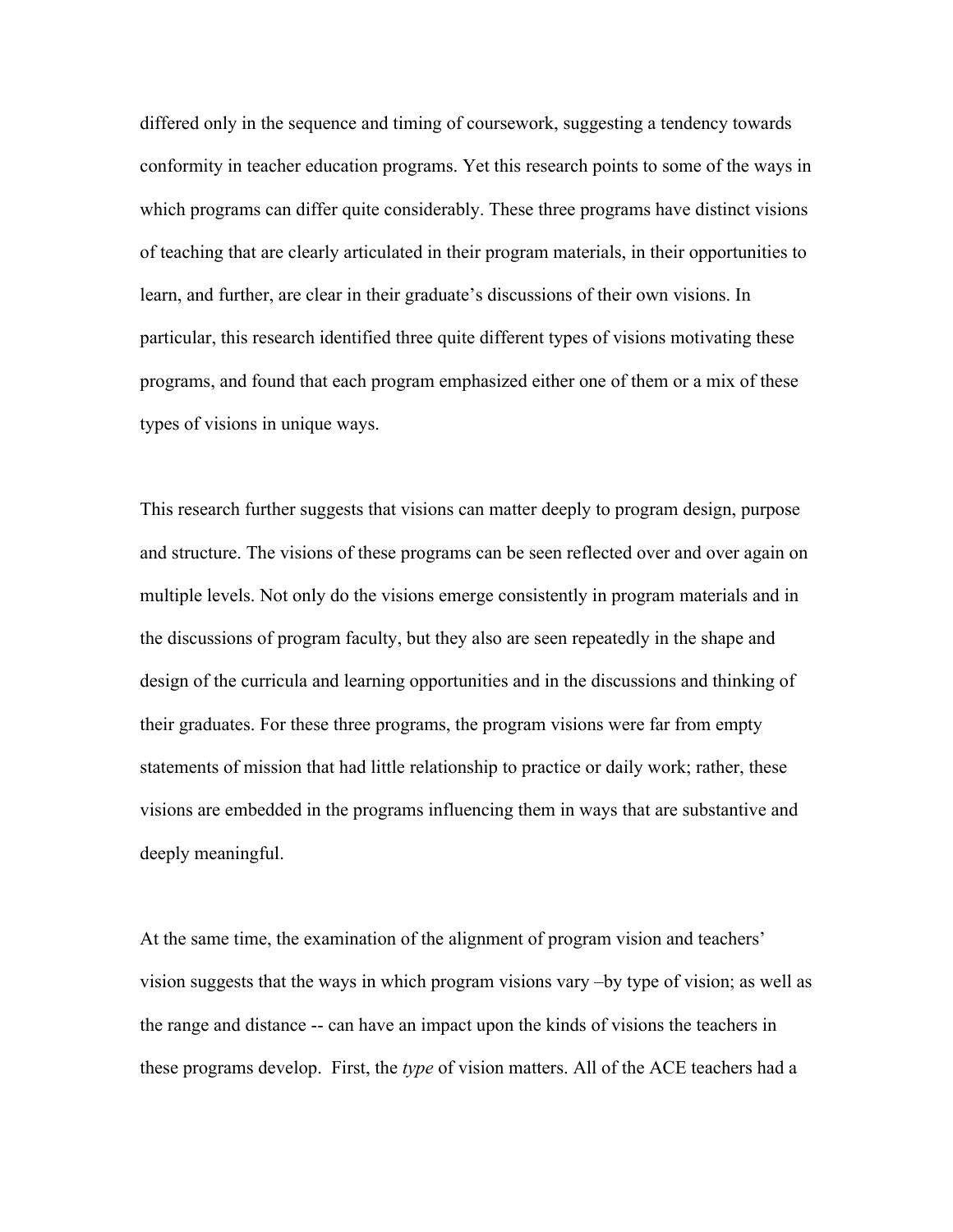strong vision of themselves as a moral and spiritual guide in the classroom, consistent with the program vision of service. At the same time, a number of them were much less detailed and specific about their classroom practices with urban children. The lack of specificity around classroom practices seemed to be correlated with ACE teachers' career plans. ACE teachers' plans to leave the classroom earlier and go into administration are quite consistent with the ACE vision: a vision of teaching as service can in fact be enacted in a number of settings and not simply classrooms. Thus it may not be surprising that more ACE teachers in our sample said they wanted to become Catholic school administrators.

The DeLeT and UTEP teachers expressed a strong vision of practice, also consistent with the visions of their respective programs. More of these graduates had a well articulated sense of their classroom teaching practice and what they were aiming for, and, in turn, many imagined themselves remaining in teaching long-term. It may be that if such a vision involves repeated, ongoing practices, it may help reinforce one's sense of identity as a teacher. In relationship to a program with a strong vision of practice, and substantive opportunities to learn about it, these new teachers have both concrete understandings of the kinds of practices they can enact, which allow them to begin to develop a purposeful identity as a teacher with plans to remain in the classroom.

Second, the *range and distance* of the vision matters. It may seem surprising at first, in light of their focused preparation, that some of the UTEP teachers expressed discouragement and concern about the possibilities of effecting change on a broader basis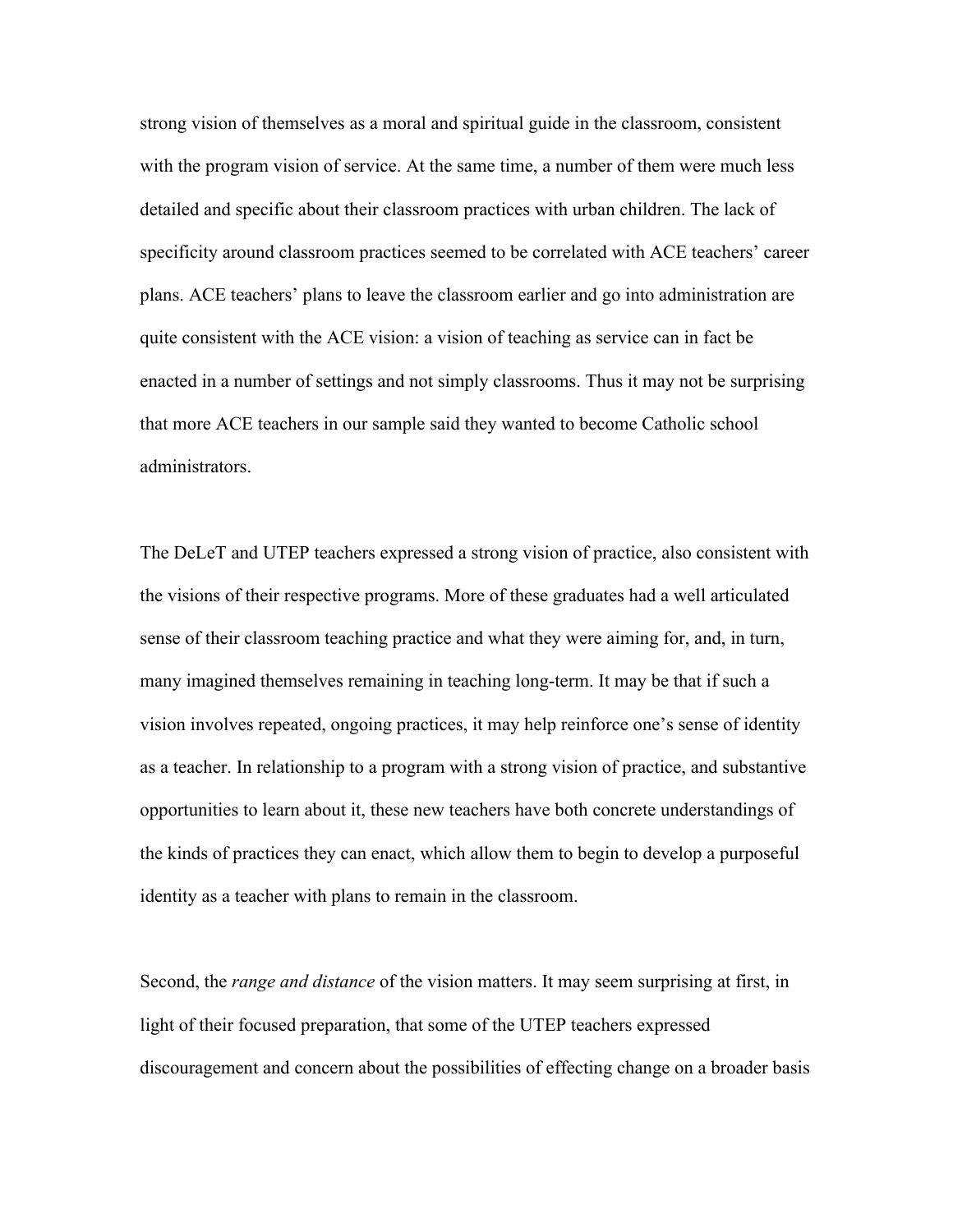particularly if they were able to understand the relationship between their teaching and issues of social justice. The DeLeT teachers, while clearly in different contexts, did not seem to express the same concerns. Perhaps the DeLeT teachers' visions were at a comfortable range for new teachers – not too distant from reality to feel unrealistic but enough of a stretch to feel challenged. It is possible that the DeLeT teachers were more likely to recognize successes and gains because they could assess their work against a clear, closer vision, while the UTEP teachers, measuring their gains against much broader and more distant social visions, were not as frequently able to experience such progress.

Finally, the opportunities to learn matter. While this may seem commonsense, it is important to note that when features of the program visions were emphasized in the program curriculum, those features were in turn, clearly reflected in teachers' discussions about teaching.

### 5. Implications

While this is a qualitative research study focused upon a small number of preparation programs--and in their focus upon specific contexts they may be different from many teacher preparation programs--there are several broader implications for teacher preparation design that can be drawn. There are also questions this research raises that may be particularly important for further study. First, because this research reveals the multiple ways in which vision informs and guides these programs, this study suggests paying attention to the role that vision may play in other kinds of teacher education programs, not simply those that are "context-specific." While these are unique programs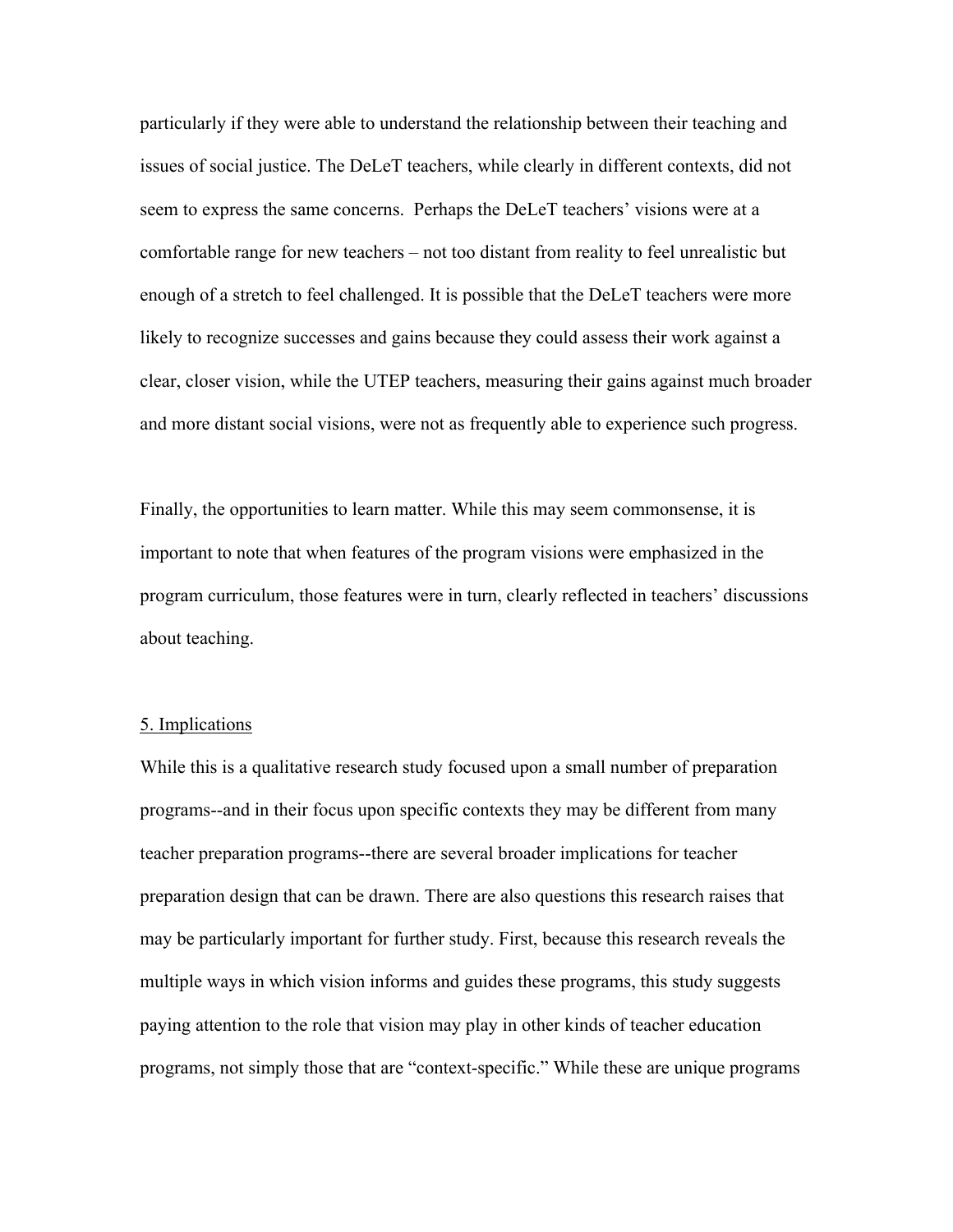in some ways, this study points to the potential value in and importance of developing and clarifying program visions as part of program design and structure.

Second, because the *type* of vision promoted seemed to either contribute to or impede a growing sense of identity as a classroom teacher in these programs, it suggests other programs might consider the type of vision they wish to promote as well as what they hope for their graduates. If programs have a strong vision of service, graduates may conclude that they can fulfill that vision in a variety of ways—not all of which involve teaching. One can have a vision of service and still accomplish that vision even if one switches careers. And, as commonsense would suggest, it seems important for teachers to develop a clear vision of practice in order to begin to develop an identity as a classroom teacher. The programs with strong visions of practice had graduates who could imagine themselves carrying out that vision as classroom teachers and, eventually, even as teacher-leaders.

Yet these findings also raise interesting questions about the adequacy of a vision of practice on its own. Among these three programs, I did not find one that promoted only a vision of practice. The programs I studied paired a vision of practice with another vision that had a broader range. Is a vision of practice (on its own) sufficient to sustain a new teacher over the long haul? Or do teachers also need some other broader purposes, such as those reflected in a vision of service or social justice, to help them maintain their commitment?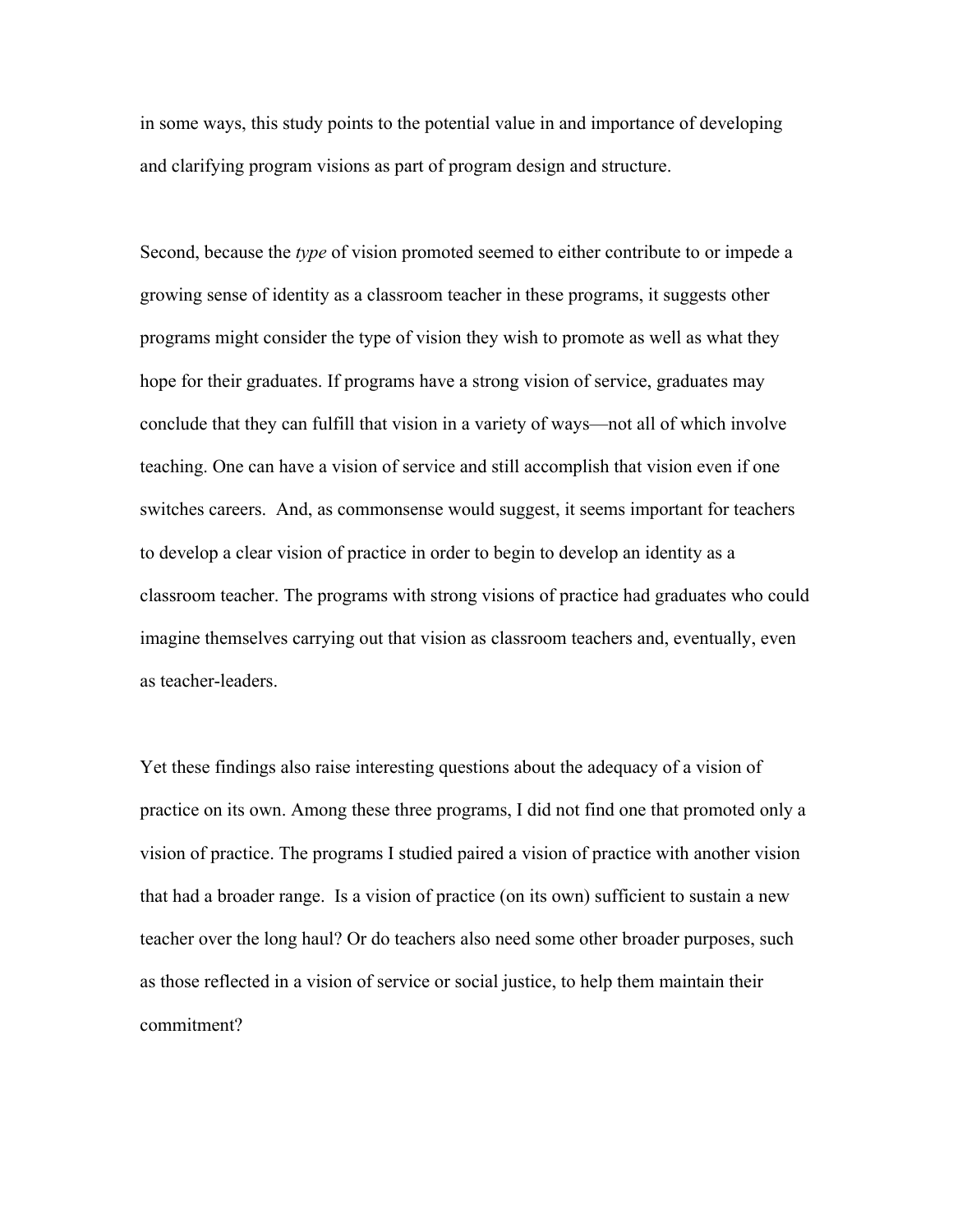This research also complicates such questions by pointing to the particular challenges of a distant vision. If a program's vision of teaching is too distant, teachers can also become discouraged. Novice teachers may not have a sense of how their classroom work with individual students connects to larger social purposes. They might also feel overwhelmed by the gap between what they are aiming for in terms of broad social change, and what they are currently experiencing in their local context. I am not arguing that teacher educators should avoid promoting visions of social change or visions of what schools could be—but rather, contend that we need to give new teachers a sense of what progress on those large agendas might look like (and how their work in schools is related to that larger agenda). In particular, we also may need to provide a sense of what some of the smaller steps might be to help them make some progress towards their ideals, so that new teachers can recognize progress and have the experience of being successful. It is possible that this may mean something different from providing new teachers with the strategies and practices they need in order to be successful in promoting student learning. Because even those teachers in UTEP, which seems to provide substantial opportunities to learn that are grounded in practice, felt discouraged at times, this research suggests that while those opportunities to learn are critical, teachers may need something more to keep them going as well. In my research with individual teachers, I refer to these visions as "episodic visions" –a vision that encompasses extraordinary moments and ordinary days. I found that teachers with episodic visions are better able to work through the inevitable frustrations and discouragement from setbacks and disappointments that can sometimes accompany the daily routine (Author, 2006).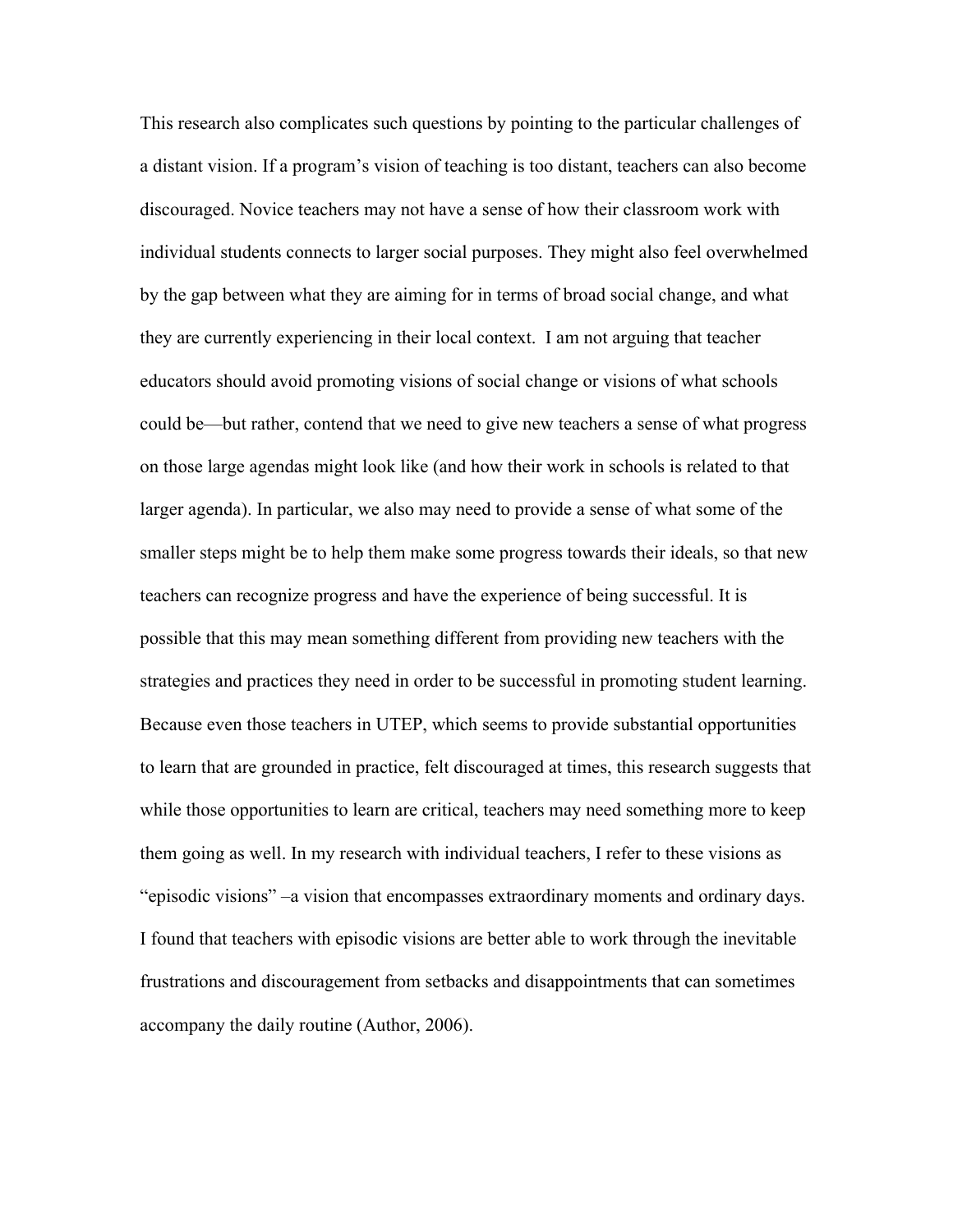Finally, because this work reveals substantial variation in the nature of visions that can animate programs (that reflect quite different conceptions about the role and purposes of teaching and even the nature of good teaching) this examination raises questions about the nature and type of vision promoted by other programs. For instance, are these three kinds of visions the only types of visions motivating teacher education programs in the U.S., or are there other types of visions? Do some types of programs tend to be guided by certain types of visions and what impact do those visions have upon their structure and the identities and future plans of their graduates? For instance, it may be possible that the vision of a program aimed at preparing teachers for urban schools might be quite different from one preparing teachers for rural schools, however, it is also possible that the visions are quite similar. It may also be that visions may vary by pathway (early entry or college-recommending). Or, while the visions may be similar, the ways that the programs actually help teachers learn about the goals and purposes of the programs are quite different. It further points to questions for comparative research: What visions animate programs in other countries and what purposes and conceptions inform them? How do those visions shape program design?

Finally, while this study looked at a small sample of programs and teachers, drawing on interview data about their future plans but not their actual behavior, it seems possible that the nature of the vision of programs may create a sense of identity and larger purpose for new teachers that could be particularly important to sustaining commitment to teaching over the long haul or, on the other hand, to depleting commitment. But we need to know much more about this relationship between vision and commitment. In an era in which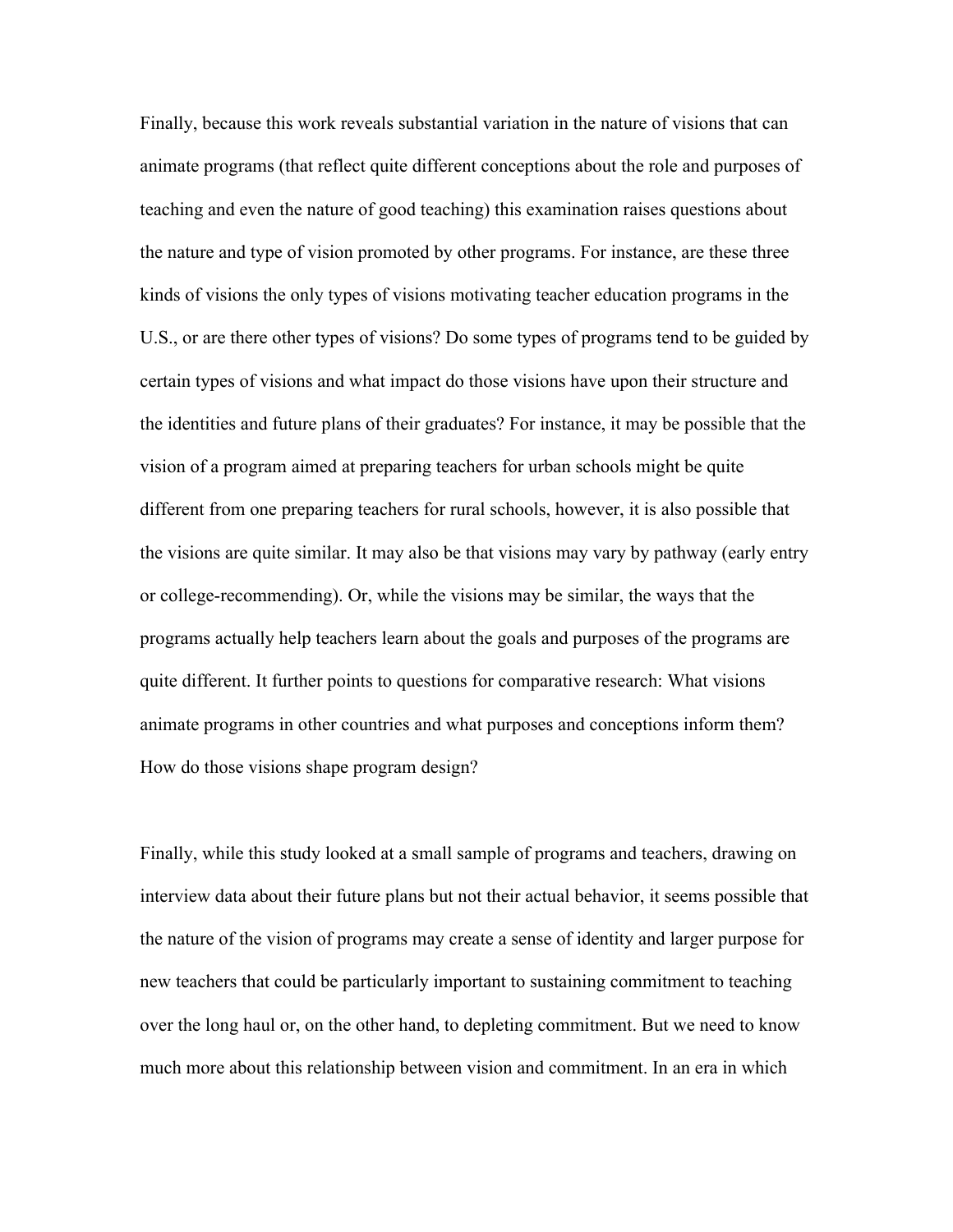we continue to search for ways to recruit and sustain teachers over time, it seems critical that we understand more about the ways in which program visions and teachers' visions work together to either support or discourage teachers from continuing to choose to teach.

WORD COUNT: 8,870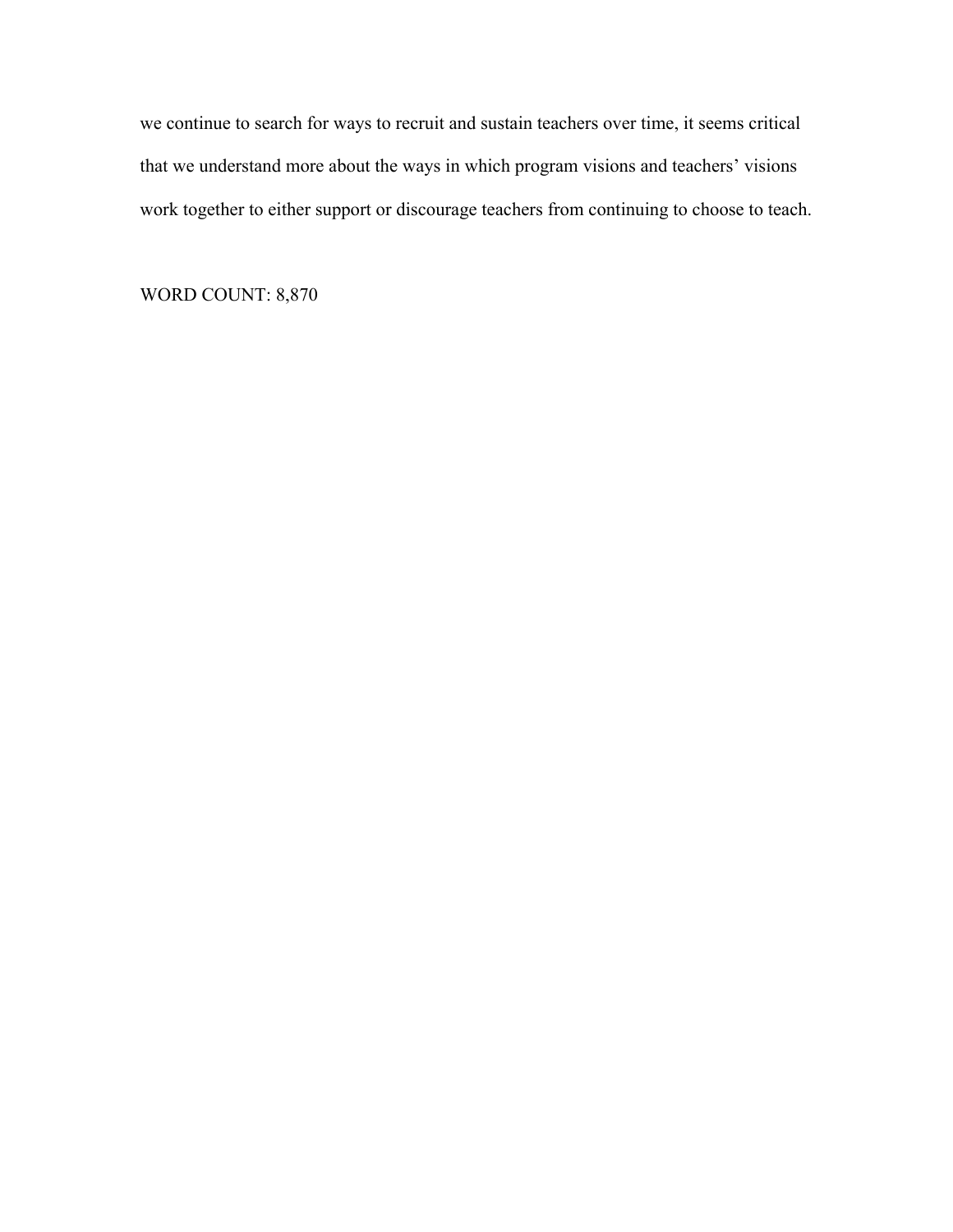#### Acknowledgements

The research reported in this paper has been part of the *Choosing to Teach Study*, a study supported by a grant from the Mandel Center for Studies in Jewish Education at Brandeis University and the Institute for Educational Initiatives, University of Notre Dame. An early draft of this paper was presented in a symposium titled *Context specific teacher education: Identity, coherence, and career commitment*, at the Annual Meeting of the American Educational Research Association, New York City, 2008. Teacher interviews for this study were conducted by Susan Kardos and John Watzke. Program directors' interviews were conducted by Eran Tamir; and focus group interviews by Eran Tamir and Sharon Feiman-Nemser. Sharon Feinam-Nemser, Eran Tamir, Bethamie Horowitz and Kavita Kapadia-Matsos provided helpful comments and feedback on earlier drafts of this manuscript.

#### References

Author, 2001, 2003, 2004, 2006, 2008. [References removed for purposes of blind review.]

Ball, D., Sleep, L. Boerst, T., & Bass, H. (in press). "Combining the development of practice and the practice of development in teacher education." Elementary School Journal.

Boyd, D., P. Grossman, Author, Lankford, H., Loeb, S., McDonald, M.,

Reininger, M., Ronfedlt, M. &Wyckoff, J. (2008). "Surveying the Landscape of Teacher Preparation in New York City: Constrained variation and the challenge of innovation." Educational Evaluation and Policy Analysis. **30**(4): 319-342.

Brandeis University, 2007. Mandel Center for Studies in Jewish Education, DeLeT program, The

Elementary (DeLeT) Program: Preparing Teacher-Leaders to Transform Jewish Day Schools. Downloaded from:

http://www.brandeis.edu/centers/mandel/DeLeT/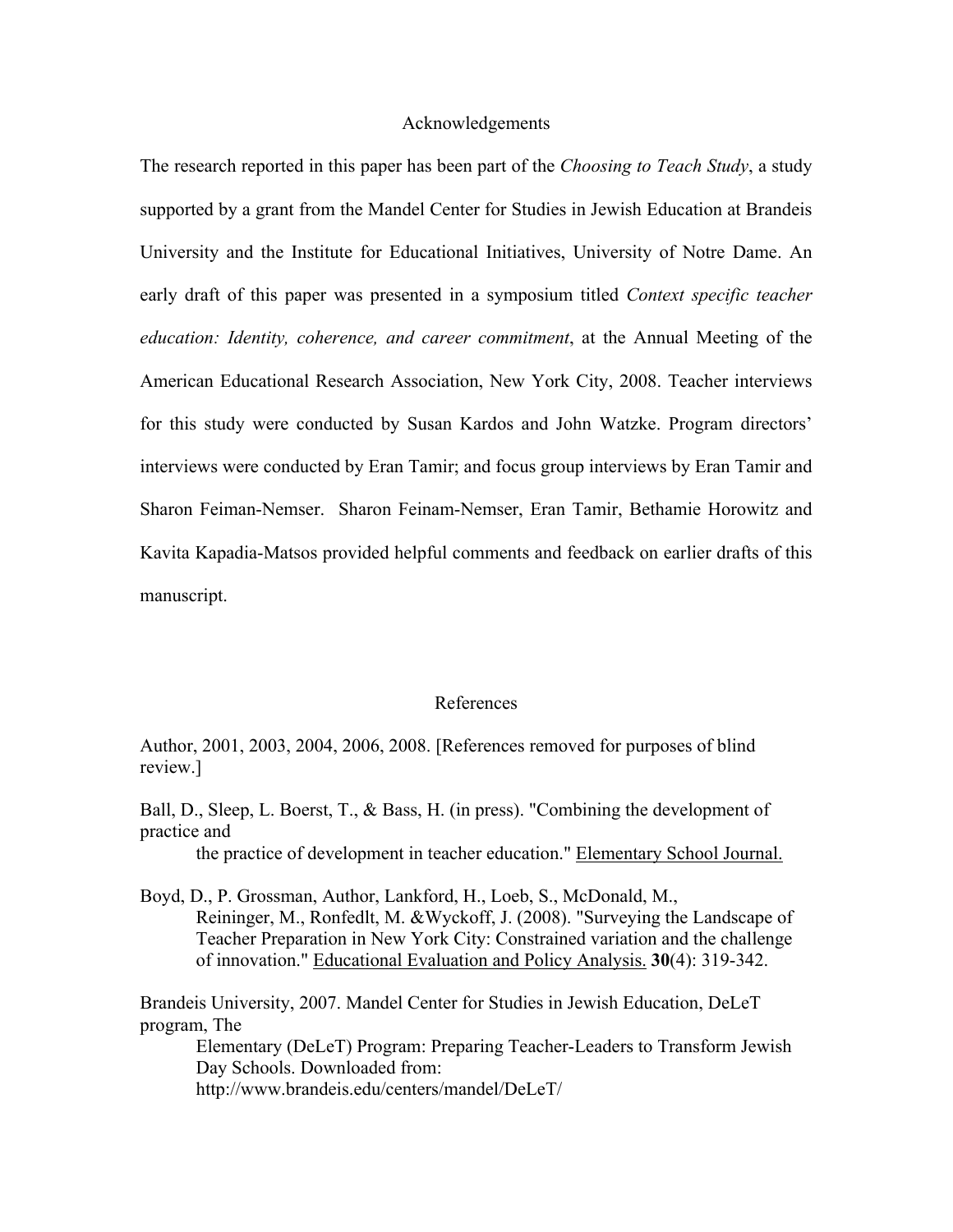March 30, 2007.

Darling-Hammond, L. (2006). Powerful teacher education: Lessons from exemplary programs.

San Francisco, CA: Jossey-Bass.

- Darling-Hammond, L. Bransford, J., LePage, P., Author, and Duffy, H. (Eds.) (2005a). Preparing teachers for a changing world. What teachers should learn and be able to do. San Francisco, CA: Jossey-Bass.
- Darling-Hammond, L., Banks, J., Zumwalt, K., Gomez, L., Gamorin-Sherin, M., Griesdorn, J., and Finn, L. (2005b). Educational Goals and Purposes: Developing a Curricular Vision for Teaching. Preparing Teachers for a Changing World: What teachers should learn and be able to do. L. Darling-Hammond, Bransford, J., LePage, L., Author., & Duffy, H. San Francisco, Jossey-Bass**:** 169-200.
- Darling-Hammond, L. (1999) (Ed). Studies of Excellence in Teacher Education: Preparation at the graduate level. (Five volumes) New York, Washington, DC: National Commission on Teaching and America's Future, American Association of Colleges for Teacher Education.
- Duffy, G. (1998). "Teaching and the Balancing of Round Stones." Phi Delta Kappan: 777-780.
- Duffy, G. (2002). "Visioning and the Development of Outstanding Teachers." Reading Research and Instruction **41**(4): 331-344.
- Feiman-Nemser, S. (2001). "From preparation to practice: Designing a continuum to strengthen and sustain teaching." Teachers College Record **103**(6): 1013-1055.
- Grossman, P., Author, & McDonald, M. (in press). Reimagining Teacher Education. To appear in Teachers and Teaching, Theory and Practice.
- Grossman, P., Compton, C., Ingra, D., Ronfeldt, M., Shahan, E., & Williamson, P. (2009). Teaching practice; A cross-professional perspective.Teachers College Record **111**(9).
- Grossman, P., Smagorinsky, P. & Valencia, S. (1999). Appropriating tools for teaching English: A theoretical framework for research on learning to teach. American Journal of Education, 108(1), 1-29.
- Kennedy, M. M. (2006). "Knowledge and Vision in Teaching." Journal of Teacher Education **57**(3): 205-211.

McElhone, D., Hebard, H., Scott, R., & Juell, C. (2008). The Role of Vision in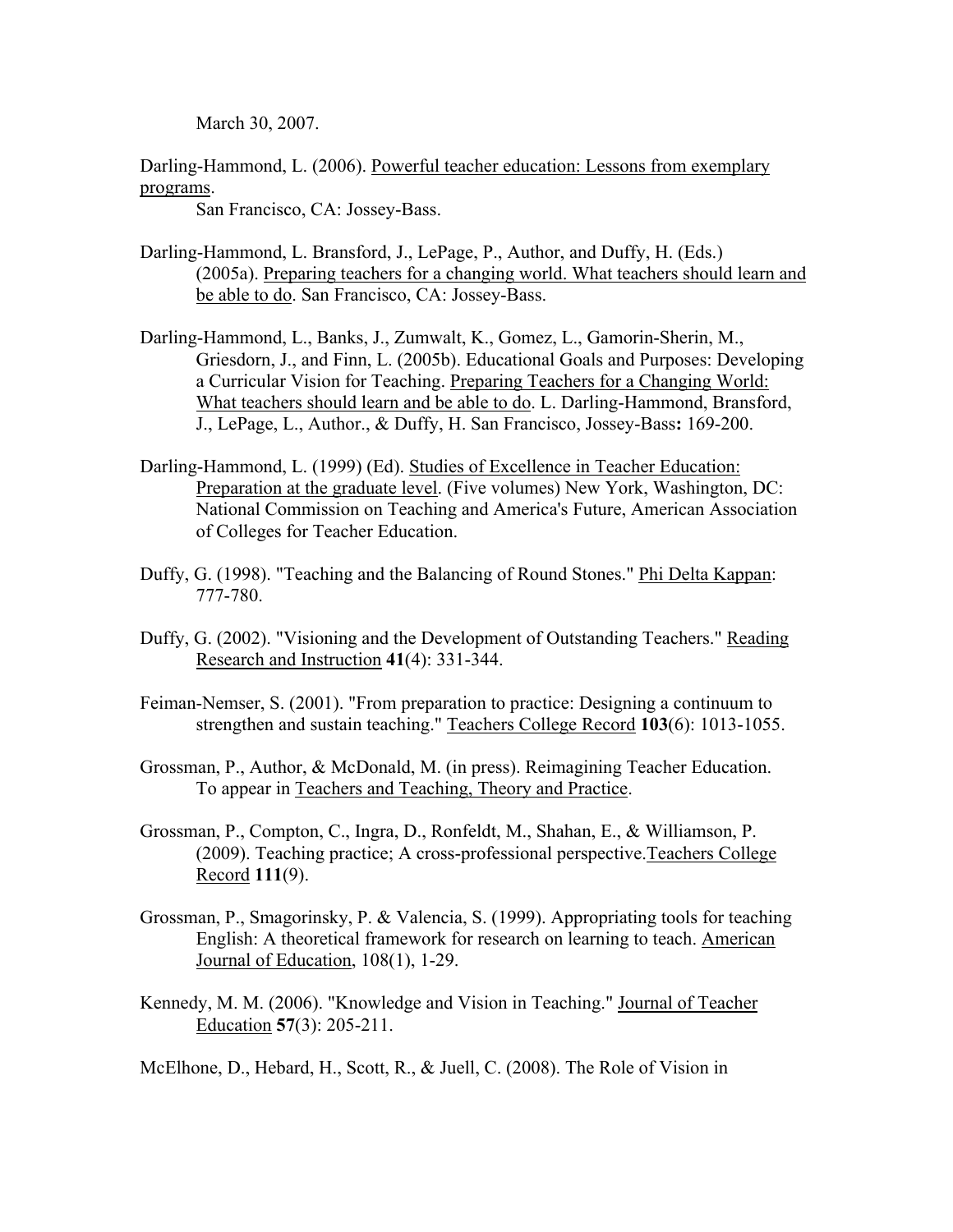Trajectories of Literacy Practice Among New Teachers. Paper presented at the Annual Meeting of the American Educational Research Association, New York, NY.

- Shulman, L. S. S., & Shulman, J. (2004). "How and what teachers learn: A shifting perspective." Journal of Curriculum Studies **36**(2): 257-271.
- Tamir, E. (in press). The Retention Question in Context-Specific Teacher Education: Do Beginning Teachers and their Program leaders See Teachers' Future Career Eye to Eye**.** To appear in Teaching and Teacher Education.
- Tatto, M. (1996). Examining values and beliefs about teaching diverse students: Understanding the challenges for teacher education. Educational Evaluation and Policy Analysis, 18(2), 155-180.
- Turner, J. (2007). "Beyond Cultural Awareness: Prospective teachers' "visions" of culturally responsive teaching." Action in Teacher Education **29**(3): 12-24.
- Turner, J. (2006). "I Want to Meet My Students Where They Are!": Preservice Teachers' Visions of Culturally Responsive Literacy Instruction. NRC Yearbook.
- University of Chicago Center for Urban Improvement, UTEP. Downloaded from: http://usi.uchicago.edu/developing\_people/utep.shtml

University of Chicago, Urban Teacher Education Program (UTEP) website. "The Chicago UTEP

Difference" page. (2007). http://usi.uchicago.edu/utep/ downloaded March 30, 2007.

University of Notre Dame, Institute for Educational Research, Alliance for Catholic Education

program website, "About ACE" page. www.ace.nd.edu/about, downloaded March 28, 2007.

Zumwalt, K. (1989). The need for a curricular vision. In M.C. Reynolds (Ed.), Knowledge base for the beginning teacher. New York: Pergamon Press. Pp. 173- 184.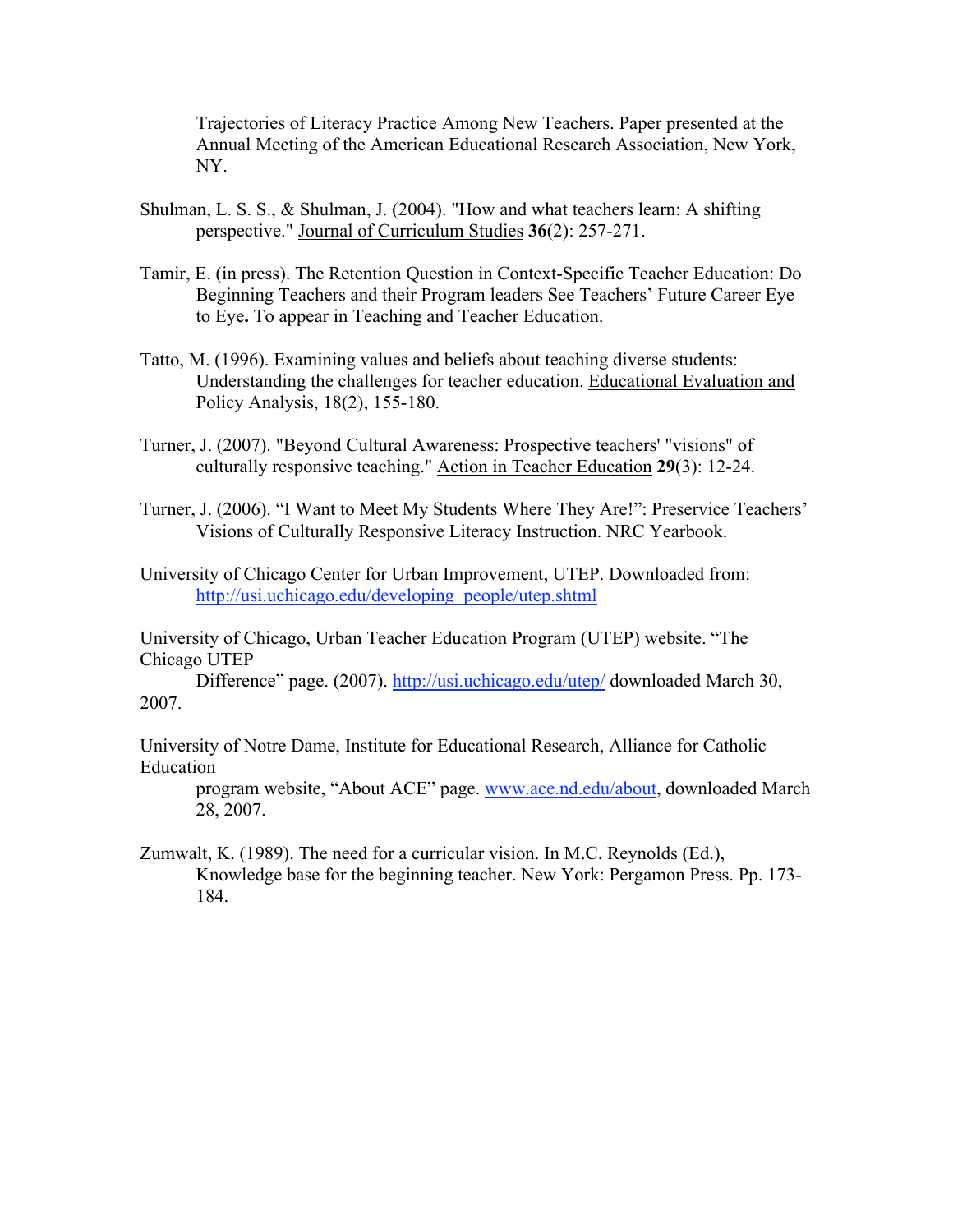| Program     | Type(s) of Vision                                 | Distinctive<br>Features                                                                                                                                                                                                            |
|-------------|---------------------------------------------------|------------------------------------------------------------------------------------------------------------------------------------------------------------------------------------------------------------------------------------|
| <b>ACE</b>  | Vision of service                                 | Service to Catholic<br>community<br>Teacher as moral<br>guide<br>Catholic practices and<br>thinking<br>Eventual leadership in<br><b>Catholic Education</b><br>Curricular<br>frameworks                                             |
| DeLeT       | Vision of service<br>Vision of practice           | Service to Jewish<br>community<br>Strong content<br>knowledge<br>Learner-centered<br>pedagogy<br>Integration of general<br>and Judaic studies<br>Teacher leadership                                                                |
| <b>UTEP</b> | Vision of social<br>justice<br>Vision of practice | Social justice<br>Commitment to<br>improvement in urban<br>settings<br>Culturally relevant<br>pedagogy<br>Classroom practices<br>appropriate for urban<br>settings<br>Balanced literacy as a<br>particularly important<br>practice |

Table 1. The Three Programs: Visions and their Distinctive Features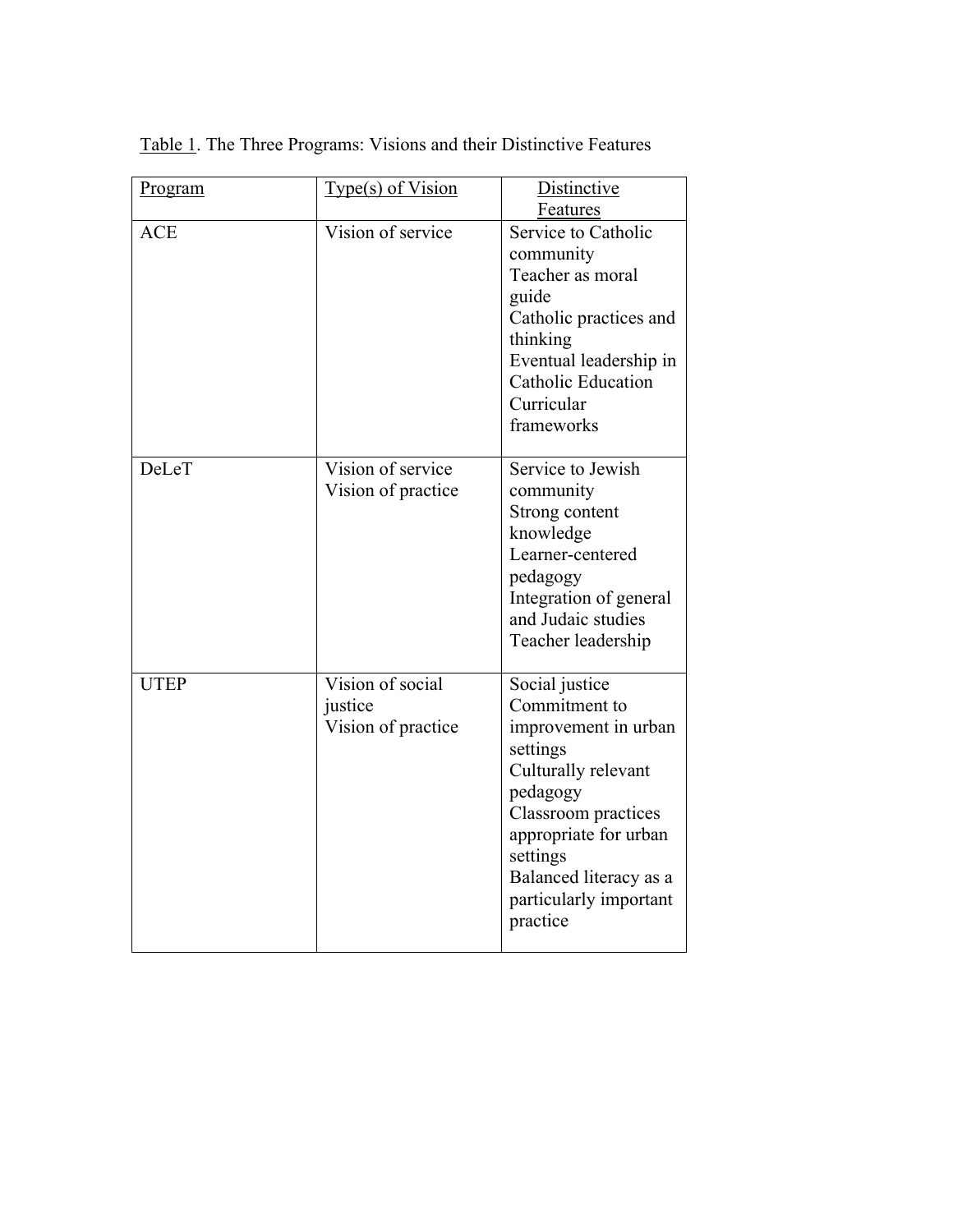### APPENDIX A. INTERVIEW PROTOCOL

### **DECISIONS TO TEACH**

- 1. Tell me about your decision to teach.
	- a. How did you arrive at this choice?
	- b. Why is teaching important to you?
- 2. Is there something about your personal beliefs or values or religious beliefs that influenced your decision to teach in any way?
	- a. C: Did your being Catholic influence you in any way?
	- b. J: Did your being Jewish influence you in any way?
	- c. U: Did anything else influence you [draw on answer to Q1]

Possible Probes: childhood, childhood environment, own schooling, family

- 3. What did/do you hope to achieve by becoming a teacher?
- 4. Have you ever considered other career directions, aside from teaching?
- 5. How long do you think you'll stay in teaching?

## **DECISIONS TO TEACH IN CATHOLIC, JEWISH, PUBLIC URBAN SCHOOL**S

- 1. Tell me about your decision to teach in a Catholic/Jewish/Urban school.
- 2. Can you see yourself teaching in another kind of school? Please explain.

### **TEACHING PRACTICE**

Next, I'm interested in learning more about your teaching.

- 1. What is your image of good teaching?
- 2. If I were to observe you in your classroom, what would I see you doing that fits your image of good teaching?
- 3. How does being a teacher fit with how you see yourself as a person?
	- a. C: How does being a teacher fit with your being Catholic?
	- b. J: How does being a teacher fit with your being Jewish?
	- c. U: How does being a teacher fit with your commitments to social justice?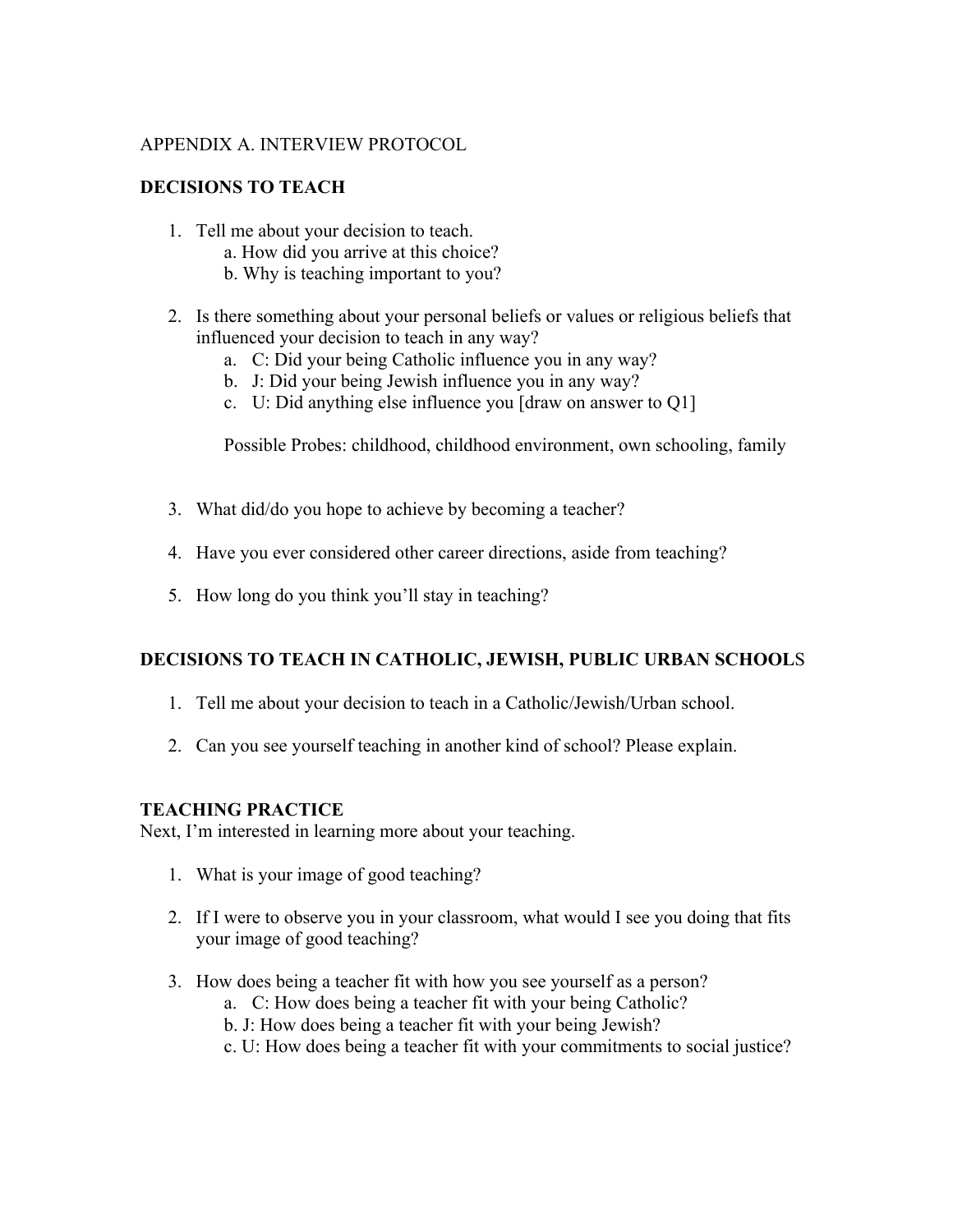## **TEACHER EDUCATION**

Now let's talk about your teacher education program.

- 1. Did/Does your teacher education program have an image of good teaching in a Jewish day school/Catholic school/Urban school?
	- a. How would you describe that image?
	- b. How did you learn about that image in your program?
- 2. How does that image fit with your own vision of good teaching?

Let's talk about the relationship between the teacher education program and your work as a teacher.

- 3. In what ways has the program influenced your classroom teaching? a. Can you be specific?
- 4. In what ways has the program influenced your interactions with your students? a. Can you be specific?
- 5. In what ways has the program influenced your interactions with the teachers in your school?
	- a. Can you be specific?
	- b. Who are your important colleagues?
- 6. In what ways has the program influenced your views of parents, students and the community in which you teach?
- 7. In what ways has the program influenced your definition of yourself (or how you see yourself) as a teacher?
	- a. Can you be specific?
- 8. J: In what ways has the program influenced your sense of yourself as Jew? C: In what ways has the program influenced your sense of yourself as a Catholic? U: In what ways has the program influenced your sense of yourself as someone teaching as a means of achieving social justice?
- 9. Did/Does the program's philosophy or mission fit with your own values and beliefs? In what ways? Are there ways in which it doesn't fit?
	- a. J: Did/Does the program's stance toward Judaism fit your own view of Judaism? In what ways does it fit? Are there ways in which it doesn't?
	- b. C: Did/Does the program's stance toward Catholicism fit your own view of Catholicism? In what ways does it fit? Are there ways in which it doesn't?
	- c. U: Did/does the program stance towards social justice fit your own views?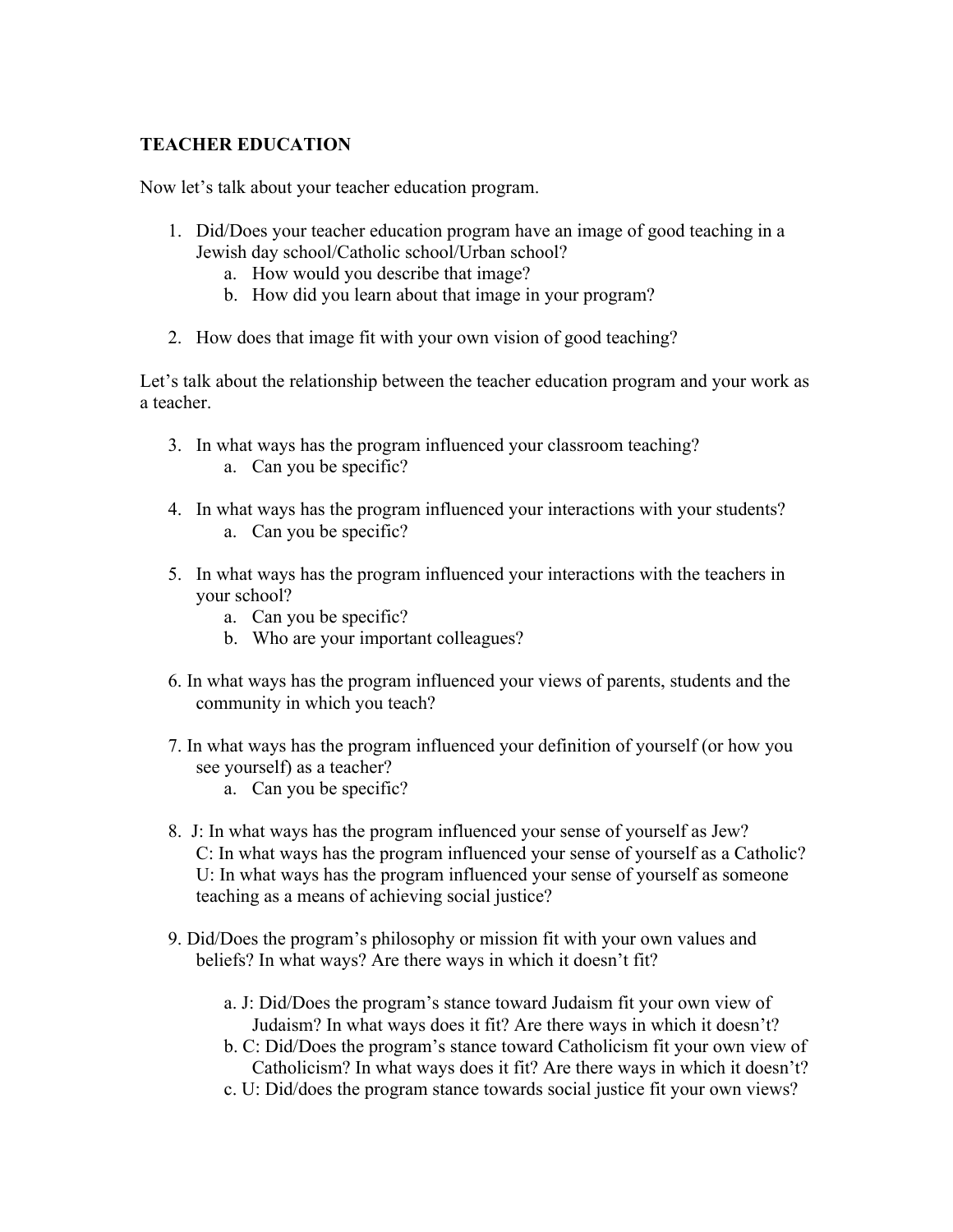## **SCHOOL CONTEXTS**

Let's talk about the school in which you work.

- 1. What is the image of good elementary school teaching promoted by your school? a. How do you know?
- 2. In what ways does your school enable you to teach that way?
- 3. Does the school's image of good teaching fit with your image of good teaching??
- 4. Does the school's philosophy or mission fit with your own values or beliefs? How does the fit or lack of fit affect you?
	- a. J: Does the school's image of Judaism fit with yours? In what ways does the fit or lack of fit affect you as a Jew?
	- b. C: Does the school's image of Catholicism fit with yours? In what ways does the fit or lack of fit affect you as a Catholic?
	- c. U: Does the school's image (the school you are currently placed in) of appropriate urban education fit with yours? How does the fit or lack of fit affect you?
- 5. Is there anything else you'd like to tell me or any questions I can answer for you?

## **APPENDIX B. Program Director Interview Protocol**

## **Vision of good teaching**

1. We're interested in understanding better the kind of teaching you are trying to foster.

a. Who on your staff can best articulate this vision of good teaching?

b. Is there something in writing that describes this kind of teaching?

c. Where in the program do students encounter this vision of good teaching?

How do you help students get inside this vision of good teaching?

i. Where if at all do students see this kind of teaching

practiced?

ii. Where do they work the knowledge and skills to teach in this way?

iii. How do you assess their learning?

2. Who else should we talk to about the program's vision of good teaching, where students learn about it and where they learn to enact it?

# **Context**

3. In part this is a study of "context-specific" teacher education. So the first thing we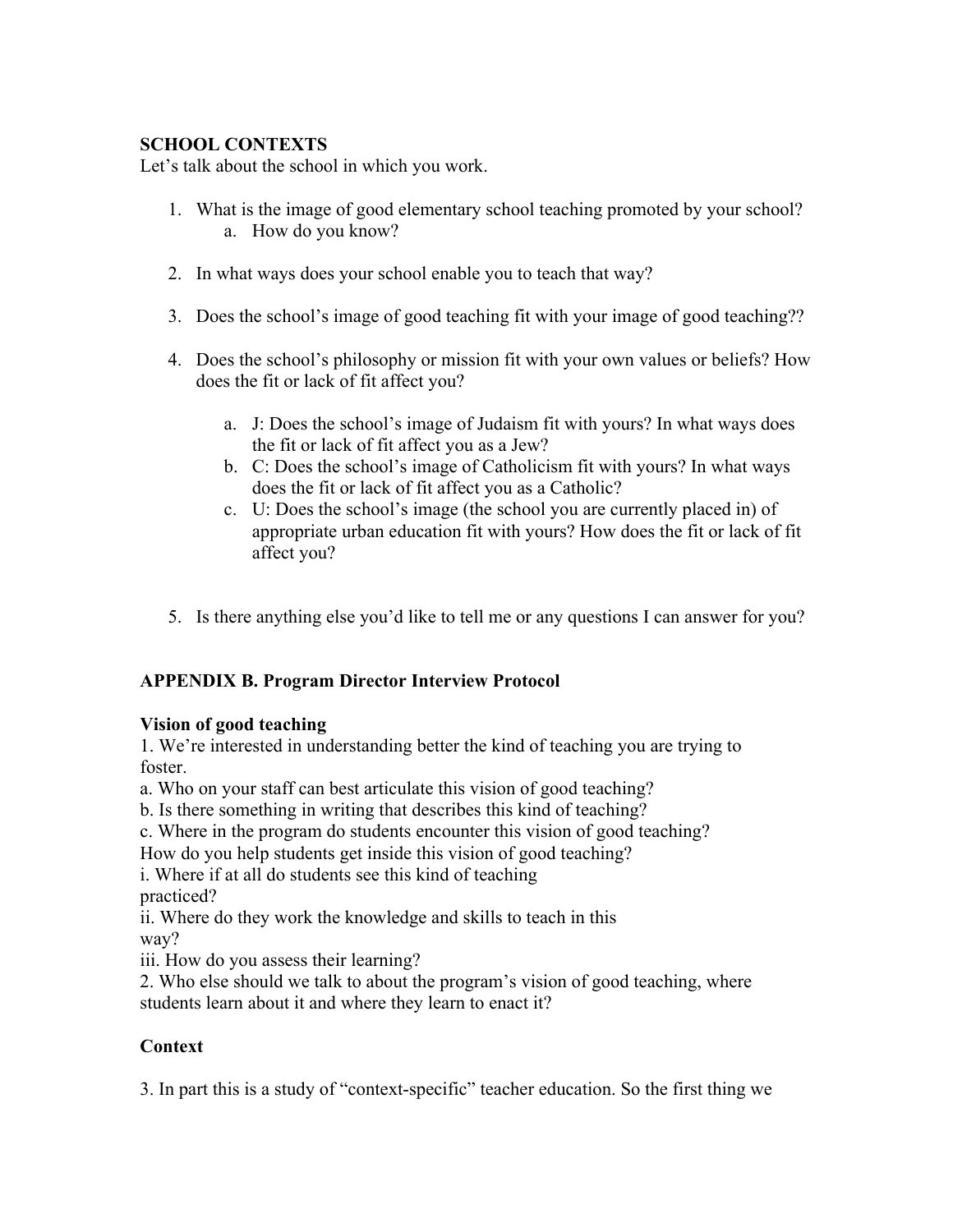would like is how your program defines the school context it is preparing students to teach

in (relevant adjectives: urban, public, catholic, jewish) schools?

- 4. Where in the program do students learn about this context?
- 5. Are there specific courses or seminars where this is focal? Where they learn
- a. About the students?
- b. About their families? their communities?
- c. About teaching in this kind of school?
- d. About the challenges of teaching in this kind of school?

6. Who is the best person to talk about how the field placements (including internship) work and contribute to this goal?

7. Where in the program (or how?) do you work on the challenge of majority teachers teaching poor, minority students?

8. Whom should we talk to about this matter of preparing students to teach in urban elementary schools? what it means, what students need to learn, what the challenges are, etc?

# **Identity**

9. We are also interested in how programs help students form their identity as teachers or as teachers in urban schools?

a. If we wanted to learn more about this issue of program impact on teachers' identity, who would we talk to? What aspects of the program should we study?

## **Career aspirations**

10. What does the program expect its graduates to do? In other words, what career aspirations do you have for your graduates?

11. Where do students learn about what the program wants them to do or hopes they will do when they finish the program?

12. Where would you like to see your graduates in 5 years? Beyond that?

# **APPENDIX C. Focus Group Protocol**

## **Ideal Teacher**

1. What is your image of an "ideal [ACE/DeLeT/UTEP] graduate" ?

2. If you think about a ten year time span, can you describe two possible career trajectories that would fit your program's image of an ideal graduate's career?

## **Program Vision**

3. How would you describe the kind of teaching your program is trying to help graduates learn?

In other words, would you say your program has a *particular vision* of good teaching?